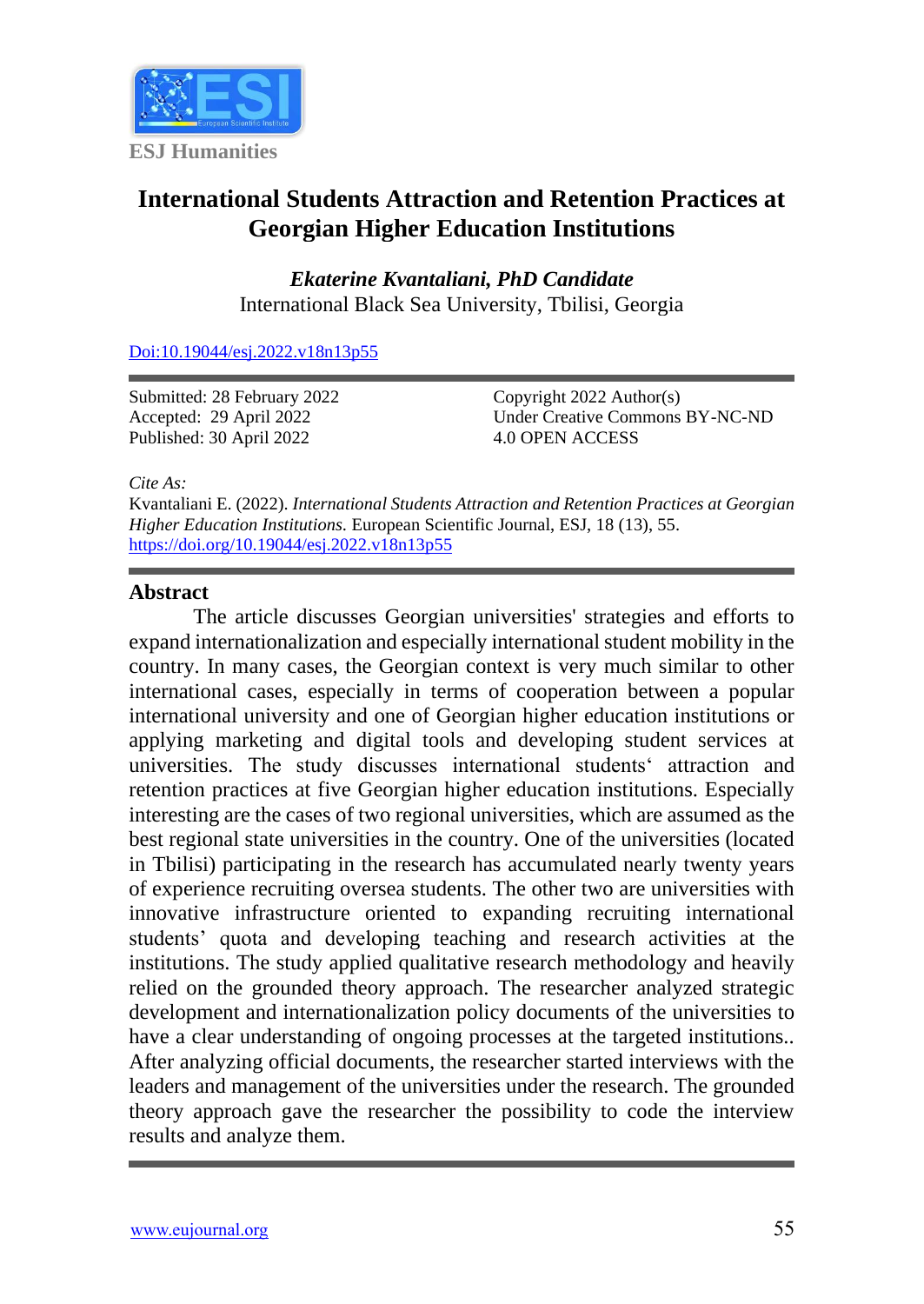**Keywords:** Internationalization, higher education, student mobility, attraction and retention of international students

# **Introduction**

Universities have always been oriented on developing various graduate and undergraduate programmes, expanding teaching and research activities and developing interaction processes between students and teachers. "The pursuit of knowledge," which is the foundation of the contemporary higher education institution (HEI) at the end of the 20th century, obtained the third dimension, community service. The academic world managed to disseminate accumulated and discovered knowledge, commercialize and find financial incentives as a result of the development of science and technology (Beaulieu & Brousselle, 2018).

Many researchers (Beaulieu & Brousselle, 2018) (Calikoglu & Uslu, 2020) highlighted that research has risen in many countries because of increasing marketization and globalization at universities. As universities started to commercialize accumulated knowledge and disseminate in industry, government or business sectors, they became more formal organizations based on managerial principles and strategies or business-like institutions incorporating marketing principles. "They have, for instance, established firmlike PR (public relations), media departments and strategies. They are also heavily engaged in strategic planning, mission-statement production and implementing marketing procedures'' (Wedlin, 2008, p. 147). The transformation has been determined by adopting the third mission activities at HEIs. "Today, universities are involved in increasingly diverse tasks that go beyond teaching and research, including community service, cooperation with industry, technology transfer, and the creation of new companies'' (Olo & Rego, 2021, p. 9). As a consequence, higher education activities can no longer be associated with research and teaching only. It is strongly interrelated with social and economic evolution leading adoption to business related activities at universities (ibid).

McChesney (2013) highlights that the implementation of commercial values in higher education has reduced it to a monetary transaction and profit becoming. Moreover, universities are under pressure to develop income streams and compete against other institutions not only on national but mainly on international level. Management and leadership of higher education institutions "consider universities as corporate enterprises similar to other enterprises in the private sector, with both financial factors (revenues and expenses) and market factors (supply and demand)" (Asaad, 2011, p. 10). By establishing sell and purchase in education, the university lost its prior mission, doing just public good and educating society, and moved to do private good but still educating society. Consequently, higher education has been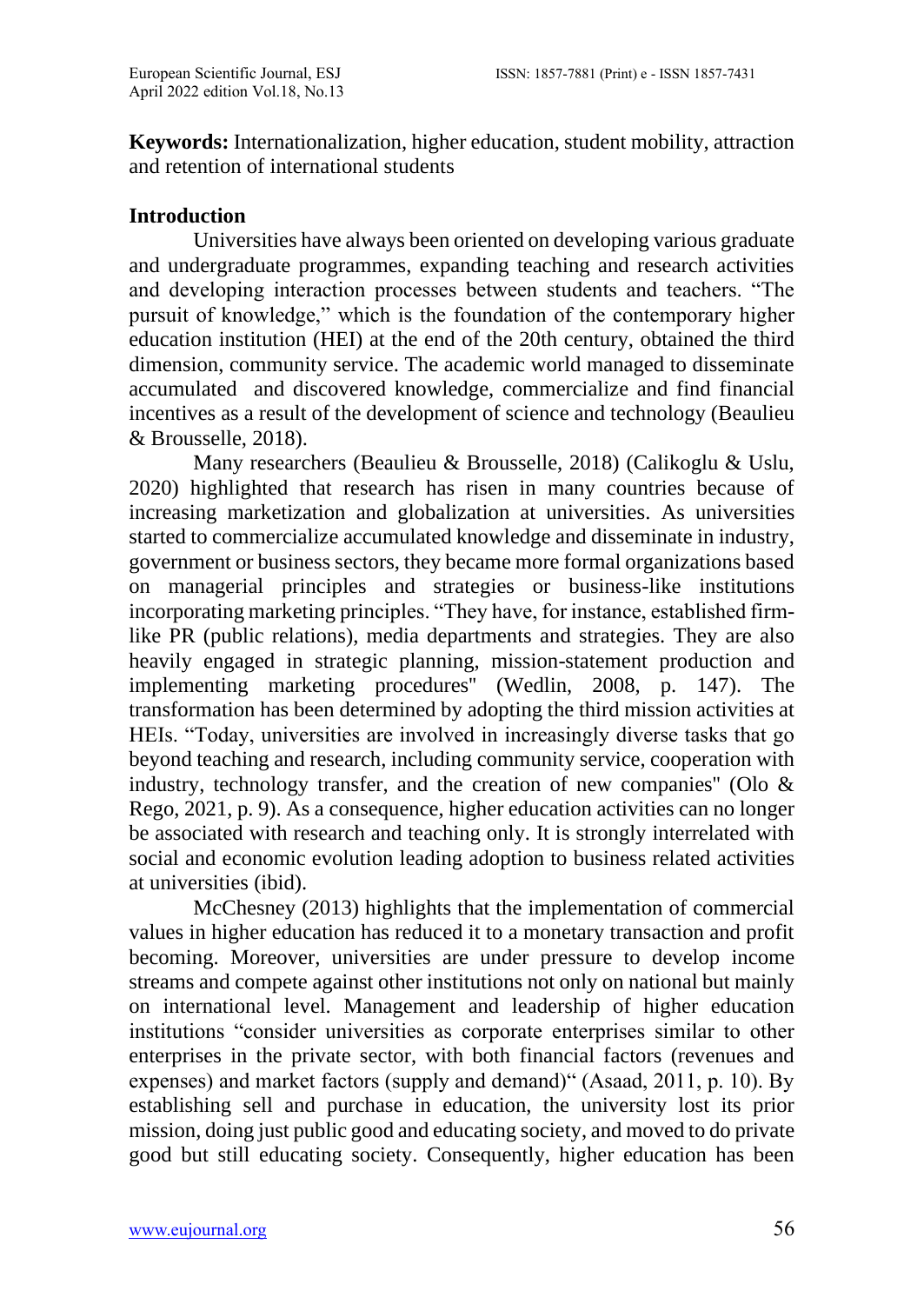named one of the twelve service sectors in the General Agreement on Trade in Services (ibid). The fact proves that importing and exporting education programs and services has become a part of business activities.

Students are customers, and any universities' strategy is developed according to the students' (customers) needs. Consequently, supply is delivered according to the demand, and universities proactively seek the demands, needs, and expectations students have toward them. Moreover, massification and worldwide enrollment growth at higher education institutions made universities to be more responsive and open to customer demands. Universities have been competing with each other to attract, on the one hand, more bright-minded students and, on the other hand, accumulate more funding opportunities (Olo & Rego, 2021). The effectiveness and reputation of HEIs largely depend on the international students' impact. Nowadays, when more than five million students cross-national borders for educational purposes, in a competitive HE environment, it is very difficult for educational institutions to attract and retain international students. To increase diversity and financial revenues or gain international status, universities are interested in internationalization and particularly in the recruitment of oversea students. The strength of any Higher Education Institution is very much defined by its internationalization politics, attraction, and retention of foreign students, as well as research activities and active involvement in the social and technological advancement of the region it operates.

A lot of worldwide universities see prestige and development along with financial incentives in the attraction and retention of international students. This trend has pushed a lot of HEIs to develop strategies and approaches to get their share of the global higher education market. In the severe competition, it is very difficult to build specific strategies to attract more oversea students and increase the reputation of the institution. Diverse factors make an influence on the attraction process, like safety of the country, reputation of the institution, quality of teaching and professional academic staff, affordability of tuition fees, innovative facilities, employability opportunities for students, non-academic activities, and friendly student services (Yun, 2017), (Zhvania, 2016). It is essential to identify what marketing strategies universities develop to promote their universities, how they determine which countries are their potential customers, how they support students with academic, employment, social and cultural programming, or how tight cooperation they have with businesses to ensure employability of the students (Ammigan, 2019).

# **Research Methodology and Methods**

The aim of this study is to interview and observe participants in reallife settings (not in research labs or focus group tables) in order to gain more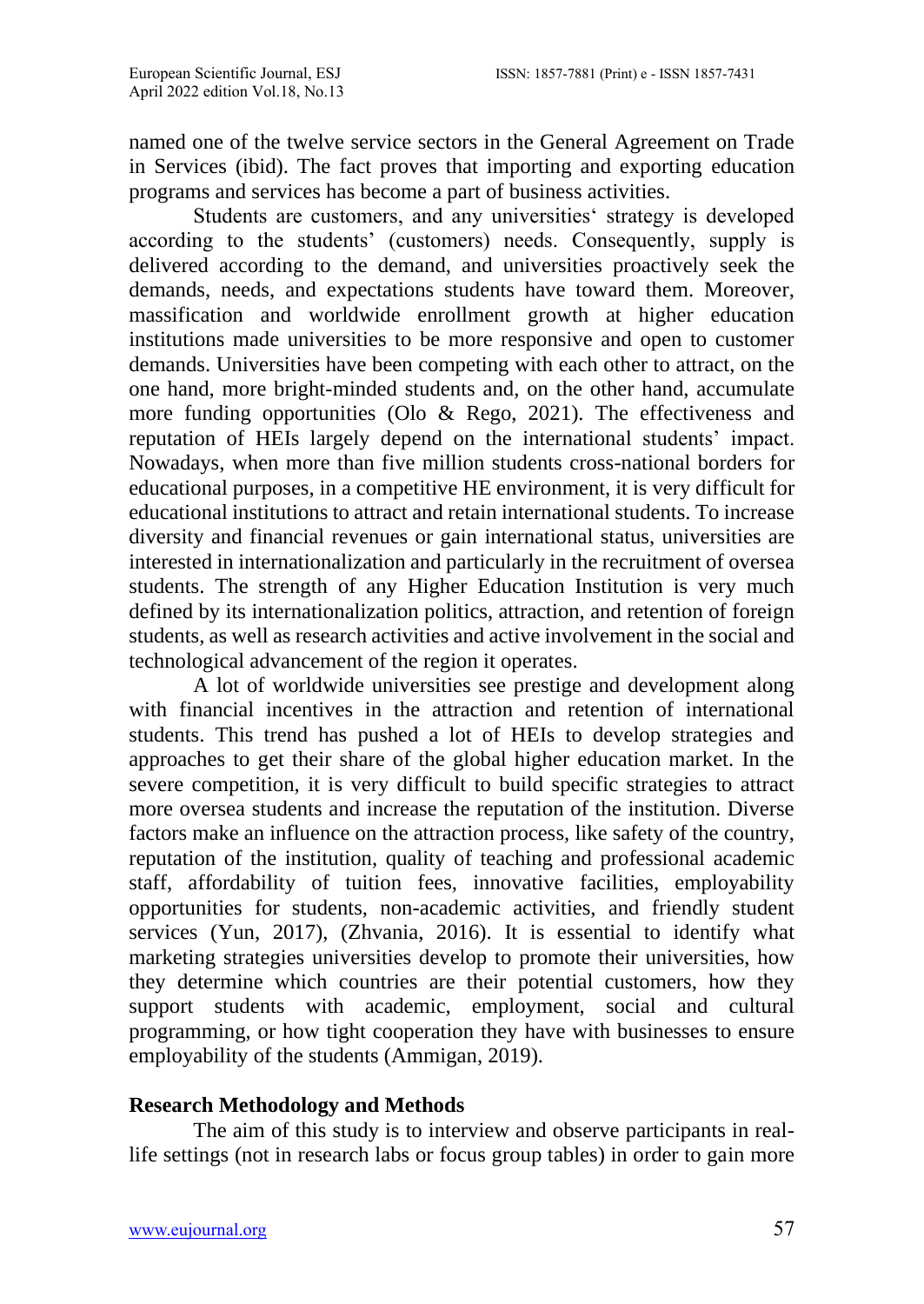accurate and in-depth information related to the phenomena, grounded theory seemed more attractive for the researcher. The grounded theory lets the researcher analyze both primary and secondary data. Nevertheless, it heavily relies on primary data analysis. On the one hand, the web-page analysis and thorough investigation of strategic development documents gave the researcher a clear understanding about local universities and how the leadership plan to expand university competitiveness on the international market and thus attract more international students. On the other hand, information gained from the official documents were 'cross checked' by the interviews with selected participants.

Interview as a qualitative research tool was applied to establish meanings and experiences that relate to the phenomena (Hussey, 2014). The researcher conducted semi-structured interviews with the representatives of the HEIs in order to gain a clear understanding of happenings at the universities. A semi-structured interview is one of the most appropriate qualitative research tools used by the researchers giving the in-depth information while allowing the respondents to express themselves freely. As a result, face-to-face interviews with the leaders of targeted universities and representatives of students' supporting offices resulted in descriptive and socially constructed nature of the reality.

As the researcher used grounded theory in her qualitative research methodology, in-depth interviews needed to be coded and later analyzed. The researcher applied line-by-line coding in order to get an inductive picture of the interviews. The researcher named the codes according to the words and phrases used by the participants. This is the first step, initial/open coding. The next step is axial coding, and while open labeling breaks interviews into pieces, the axial coding reconstructs data answering the questions when, why, where, who, or how but this reconstruction happens on a conceptual rather than descriptive level (Charmaz, 2006). Finally, the last step is selective coding, where all the categories are grouped around one basic category. The aim of selective coding is to specify relationships between the constructs and define a new theory or modify an existing theory based on the research. Consequently, it is a culmination of our qualitative research. Nevertheless, coding decisions require further investigation on the emerging theory.

# **Research Sampling**

The researcher analyzed web pages and strategic development documents of the targeted universities. Exploring documents relevant to the research paved the way to organize semi-structured interviews at universities and segregate respondents according to their professional experiences. The researcher knew who to interview; thus, sampling was purposeful-convenient. As a consequence, 15 participants from five targeted HEIs out of which two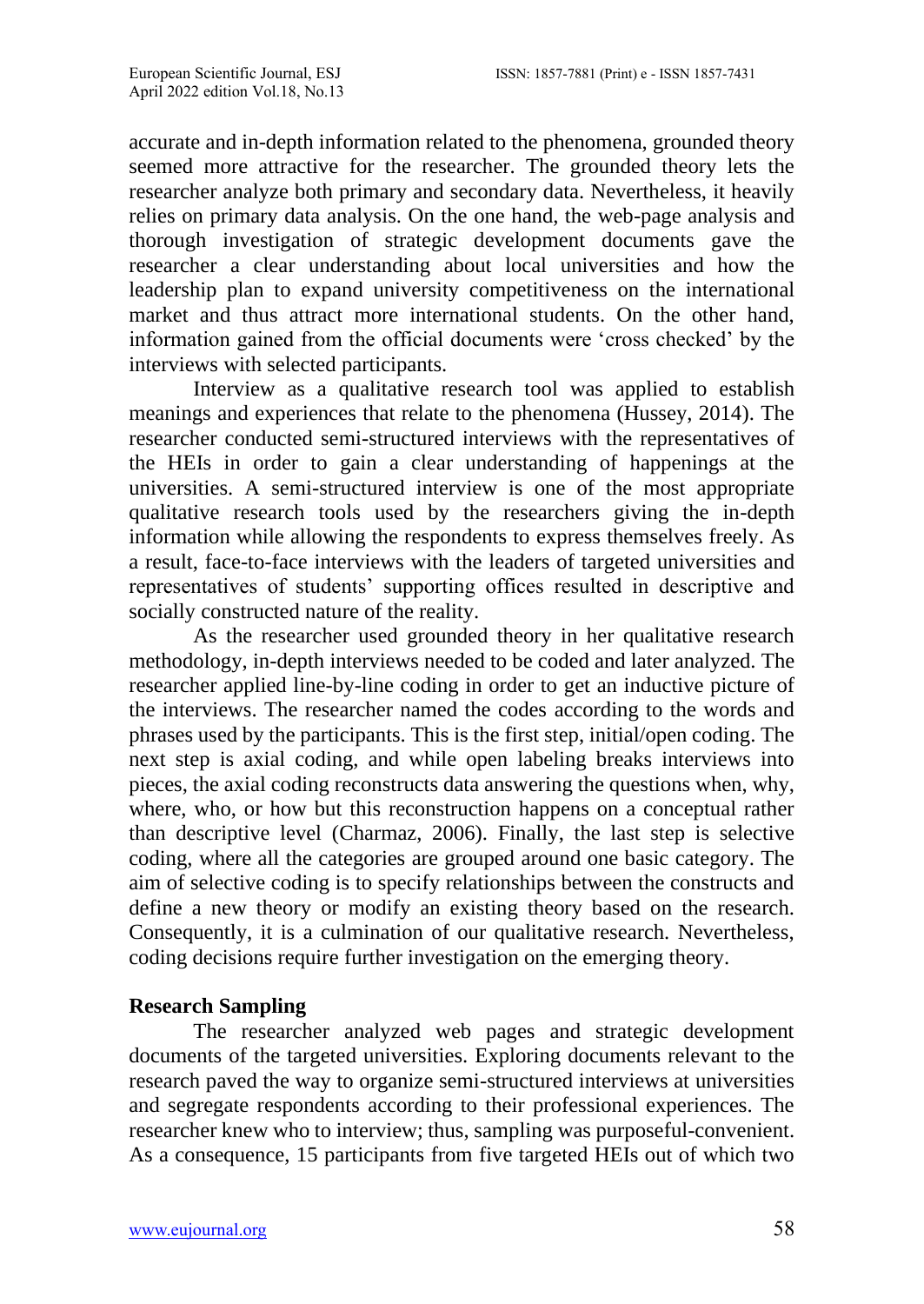of them were state and three private institutions, two of them were located in the regions of the country and three of them were located in the capital city of Georgia (Tbilisi). The interviews were categorized into three groups:

- 1. Leaders (totally five) heads of strategic development departments;
- 2. Senior-managers (totally five) heads of international departments;
- 3. Junior-managers (totally five) heads of career development or alumni departments (depending on which unit existed at the university)).

Firstly, the researcher phoned a potential respondent and in case of a positive reply, emailed a list of questions. After responding to the email interview data was set. The interviews were organized in a closed meeting room in case of face-to-face interaction or online via Google. Meet platform. The selection of one of the modes of interview depended on the respondent's wish. As the research was conducted in the COVID-19 pandemic period and most of the universities worked online it was difficult to organize face-to-face meetings. Nevertheless, out of 15 participants, 6 agreed on face-to-face interaction and 9 of them used Google. Meet platforms to be interviewed. The researcher used self-designed, open-ended questions, giving respondents the opportunity to reply freely in their own words. Seven questions were given to leadership and senior managers and five – junior-managers. The open-ended questions were determined as the best chance to identify valuable and unexpected responses from the respondents.

# **Ethical Issues**

The research was conducted at three state and two private universities in Georgia. Measures to ensure the anonymity of the institutions were observed, thus no name was mentioned in the research. Moreover, leadership and management of the universities were informed in advance about the topic of research and the research questions. After receiving feedback and the participants' confirmation the researcher organized interviews. The interviews were conducted in the Georgian language. Participation was voluntary and anonymity and confidentiality was taken into account. According to their permission, all the interviews were recorded and later transcribed. The recordings were deleted as soon as the data was transcribed.

# **Results**

# **Analyze of Strategic Development and Internationalization Policy Documents of Higher Education Institutions in Georgia**

Internationalization is a major component in the strategic planning document of any Georgian HEI. The International Black Sea University (IBSU) strategic plan 2018-2025 document states: "The English language has been the instruction language since the beginning. Therefore,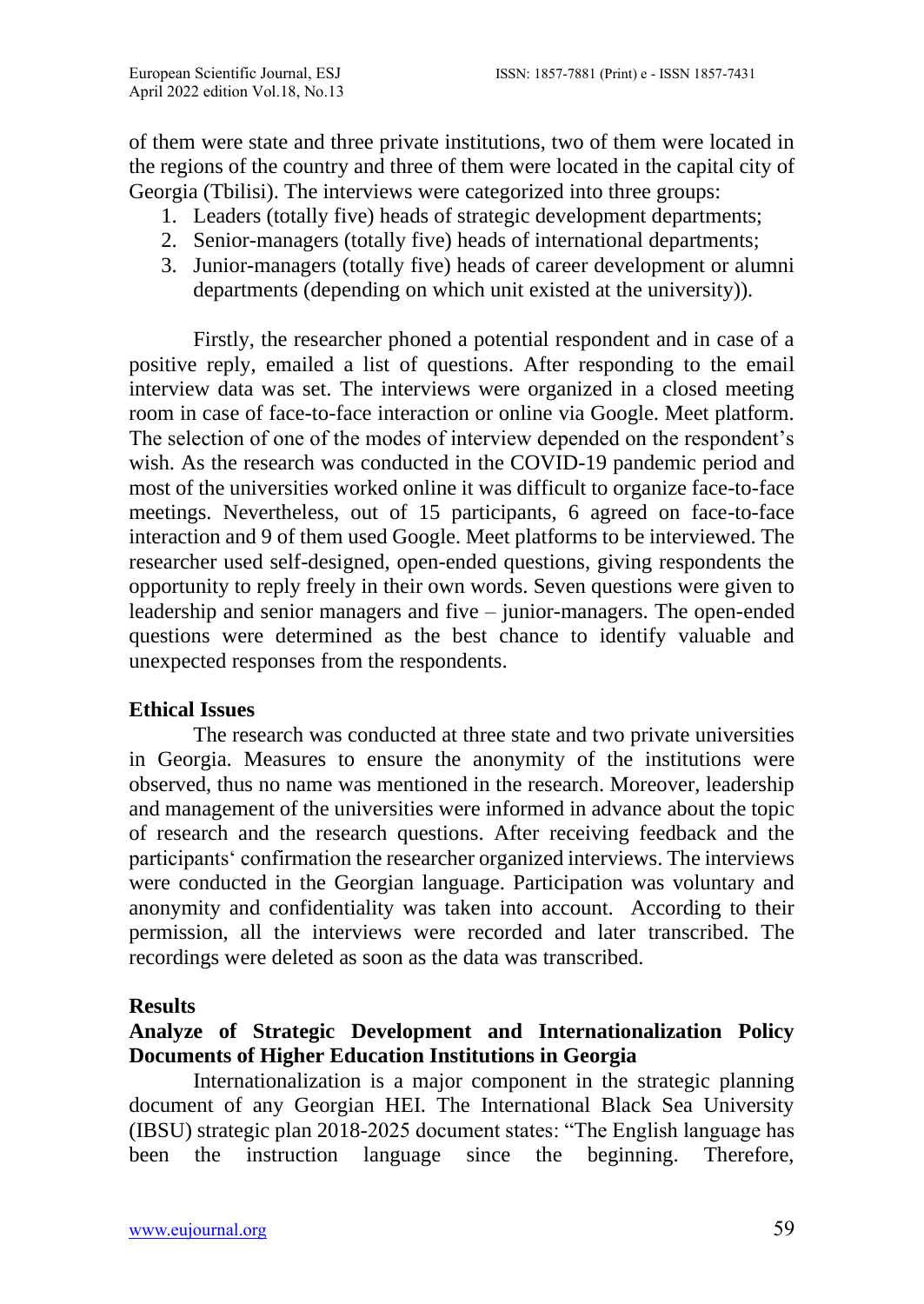internationalization, as the university's name suggests, has been an integral part of IBSU's activities" (International Black Sea University, 2018, p. 31). The university management is familiar with diverse attractive mechanisms for international students and uses several of them: participating in international education fairs, bilateral agreements with various international universities for staff and student exchange programs, Erasmus + programs, an online platform – Keystone Academic Solution which is connecting potential students to partner to universities and schools, web of alumni, activities in social media and partnership with the portal "study in Georgia'' (ibid). Moreover, the same source states that financial incentives for international students, student support services, and staff fluent in the English language or English-instructed educational programs are one of some attractive tools for the oversea students. "Raising international awareness of the Georgian National University (SEU)and securing a place in the international educational market is part of the university's long-term strategy" (Georgian National University, 2020, p. 2). To achieve this goal, the university promotes not only SEU but Georgian higher education generally in order to attract more international students and scholars to the country (ibid). In regards to recruiting overseas students, the university considers fulfilling the following policy elements:

- Strategic participation in international educational exhibitions;
- Collaboration with international recruitment agencies who in turn not only attract students but also promote the university;
- Regular visits to the countries where international students are coming from, to increase an understanding of the context and as a tool for promotion;
- Provision of tailor-made services to foreign students;
- Ensuring the full integration of foreign students into the university life;
- Organization of extra-curricular activities that are in line with the culture of foreign students;
- Adequate information provision on web and social media both in Georgian and in English;
- Establishment of long-term links with foreign graduates through an appropriate alumni structure (Georgian National University, 2020, p. 5).

SEU leadership considers that each department should be involved in the process of attraction and retention of international students, thus, every unit cooperates in this direction (ibid).

"By 2018 approximately 2300 international students studied at Tbilisi State Medical University from 65 countries worldwide" (Tbilisi State Medical University, 2018, p. 12). The massive inbound of international students started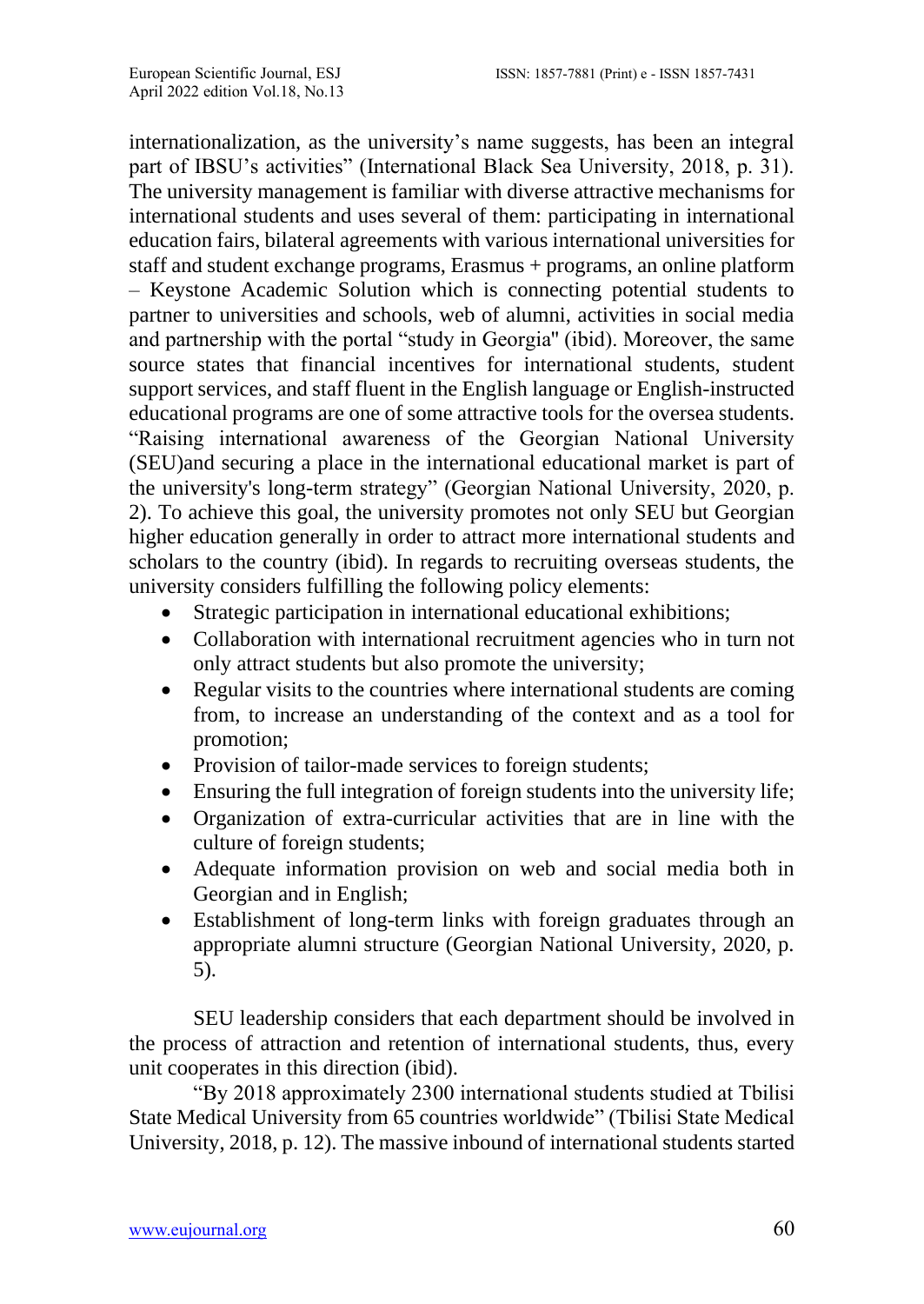about 17 years ago and the number has increased since then. Faculties of Medicine, Dentistry, Public Health, and Physical Medicine and Rehabilitation offers programs in English and Russian languages to international students. "In 2009-2011 TSMU became a member of the MEDINE 2 - the thematic project of European Medical Education; the program aimed to develop learning outcomes/competencies for medical graduates in the EU countries" (Tbilisi State Medical University, 2018). Based on the recommendations of the project, the sectoral benchmark of medicine was developed for the first time in Georgia for the accreditation of higher medical institutions.

According to the TSMU strategic development plan (2018) the university cooperates with more than 120 partner universities in 40 various countries. The agreements are regulated within the framework of international projects, and Georgian and international students have opportunities to participate in the international mobility programs. TSMU is also a member of different international associations (AMEE, EUA, EMSA and etc.), established cooperation with WHO, WFME, DAAD, and USAID. Every year the university hosts a lot of international experts and professors, also organizes conferences, and involves students in the activities, thus trying to promote the university not only on local but on the regional and international level and attract foreign students. The Medical Doctor (MD) Program was especially elaborated for attracting international students. The idea of the program was to develop a new, innovative curriculum, which would be fully integrated with the modern requirements for developing a medical curriculum. The program was based on the Emory University School of Medicine (USA) program, which was modified by European and local requirements. The program offers contemporary medical education to students and active involvement in clinical and research activities at the early stages accompanied by opportunities to have an internship at Emory University (Atlanta, US). The program is especially attractive for oversea students and the majority of the classes consist of international learners in Georgia.

Akaki Tsereteli State University (ATSU) leadership mainly focuses on alumni web networks and tries to have constant contact with successful alumni (Akaki Tsereteli State University, 2018). Visits to targeted countries, attending education fairs and brochures about the programmes and extracurricular activities of the university are organized at the International Relations Department which is under the supervision of the Rector of the university. Survival guides for international students are supporting services for retention activities in order to help foreign students' adoption to the university and the city generally (ibid).

Ivane Javakhishvili Tbilisi State University (TSU) is the oldest state university in Georgia and has a long tradition of student and staff exchange activities, starting from the 1970s (Gergedava, 2017). The Department of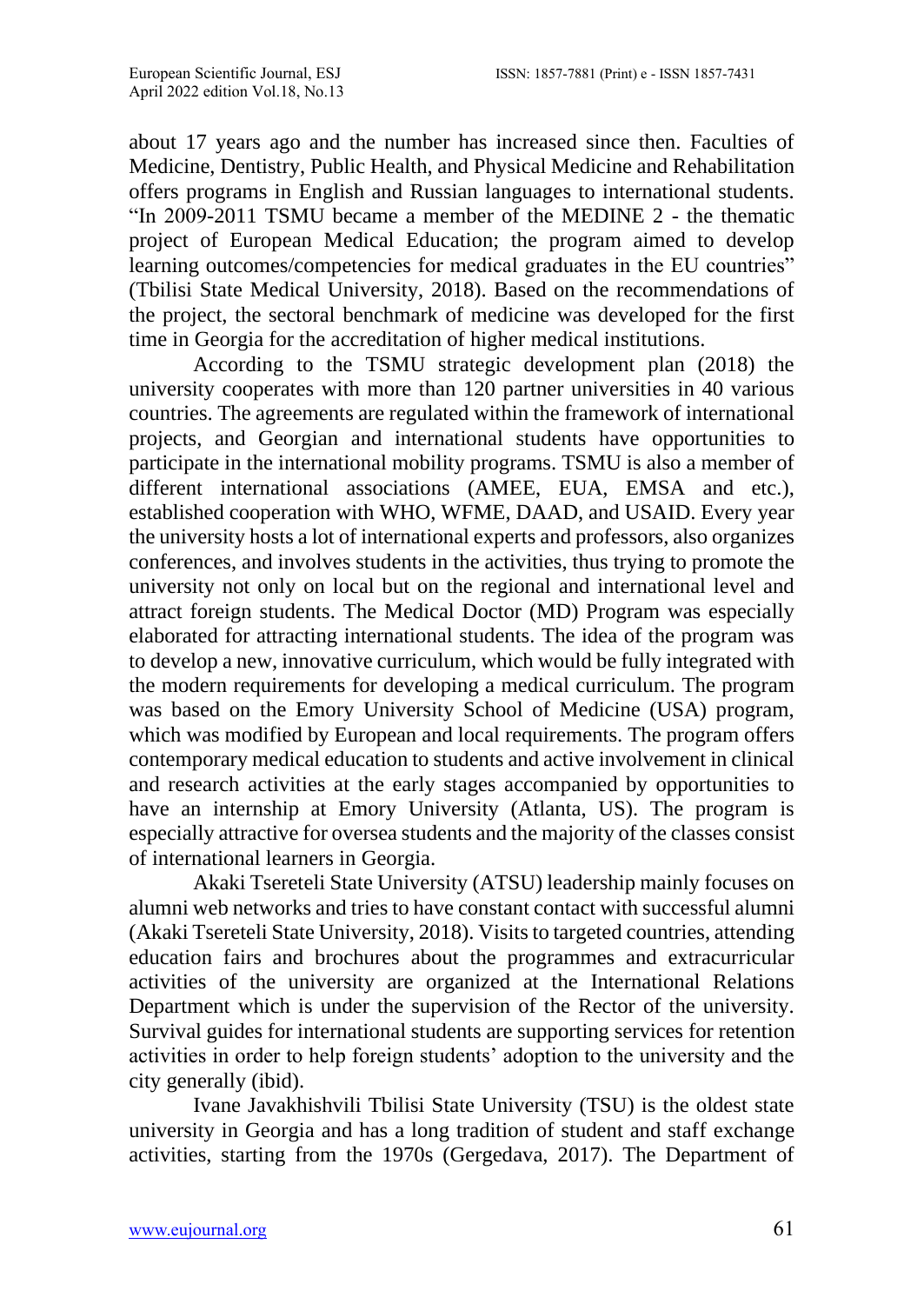Foreign Relations (DFR) is the centralized unit at TSU responsible for student and staff exchanges. "The primary source of funding for these mobilities came as a result of bilateral agreements between TSU and its partner universities or through an embassy or a government of a respective host country. In 2007 a new funding scheme was added to support student and staff exchanges at TSU. This was through the ERASMUS Mundus program funded by the European Audiovisual and Cultural Exchange Agency (EACEA) of the European Commission" (Gergedava, 2017, p. 4). San Diego State University plays a crucial role in the development of high-quality higher education at TSU. San Diego State University, funded by the US Government's Millennium Challenge Corporation along with three Georgian state universities (Tbilisi State University, Ilia State University, and Georgian Technical University) offers leading science, technology, engineering, and mathematics (STEM) internationally accredited bachelor's degree in the heart of the Caucasus (Gurchiani, 2020). In terms of internationalization, Georgian-French collaboration is also worthy to be mentioned. At TSU, Georgian and international students are given the opportunity to study and gain diplomas on bachelor's and master's levels in the field of tourism and cultural heritage, food technology, winemaking, informatics, and applied mathematics (ibid). In addition, the International School of Economics at Tbilisi State University (ISET) has obtained the Foundation for International Business Administration Accreditation (FIBAA). International accreditation is a guarantee of highquality study and the best way to increase the international trust and reputation of Georgian universities.

New Vision University (NVU) is committed to promoting equal access to education for students from around the world. The university offers a merger of local and western educational scientific expertise in order to make competitive alumni nationally and internationally. It aims to reinforce academic and student exchange activities as well as explore new markets to promote the Georgian brand. NVU's strategic priority is to gain international accreditation for educational programs which gives it the opportunity to make the university internationally recognized. "In 2018 University re-accredited the educational program in Medicine under the participation of foreign experts and was the first amongst Georgian universities to receive accreditation compatible with the requirements of the World Federation of Medical Education (WFME)" (New Vision University, 2020, p. 1). Moreover, New Vision University is the first and the only HEI in Georgia having established its campus abroad. Derby campus (the UK), which is an ancient gothic style building in Derby was purchased by NWU for its ambitious project. The university was reconstructed and transformed into a modern building with contemporary auditoriums and labs in the institution. In 2021 the university received its first medical and dentistry students. Obviously, the Derby campus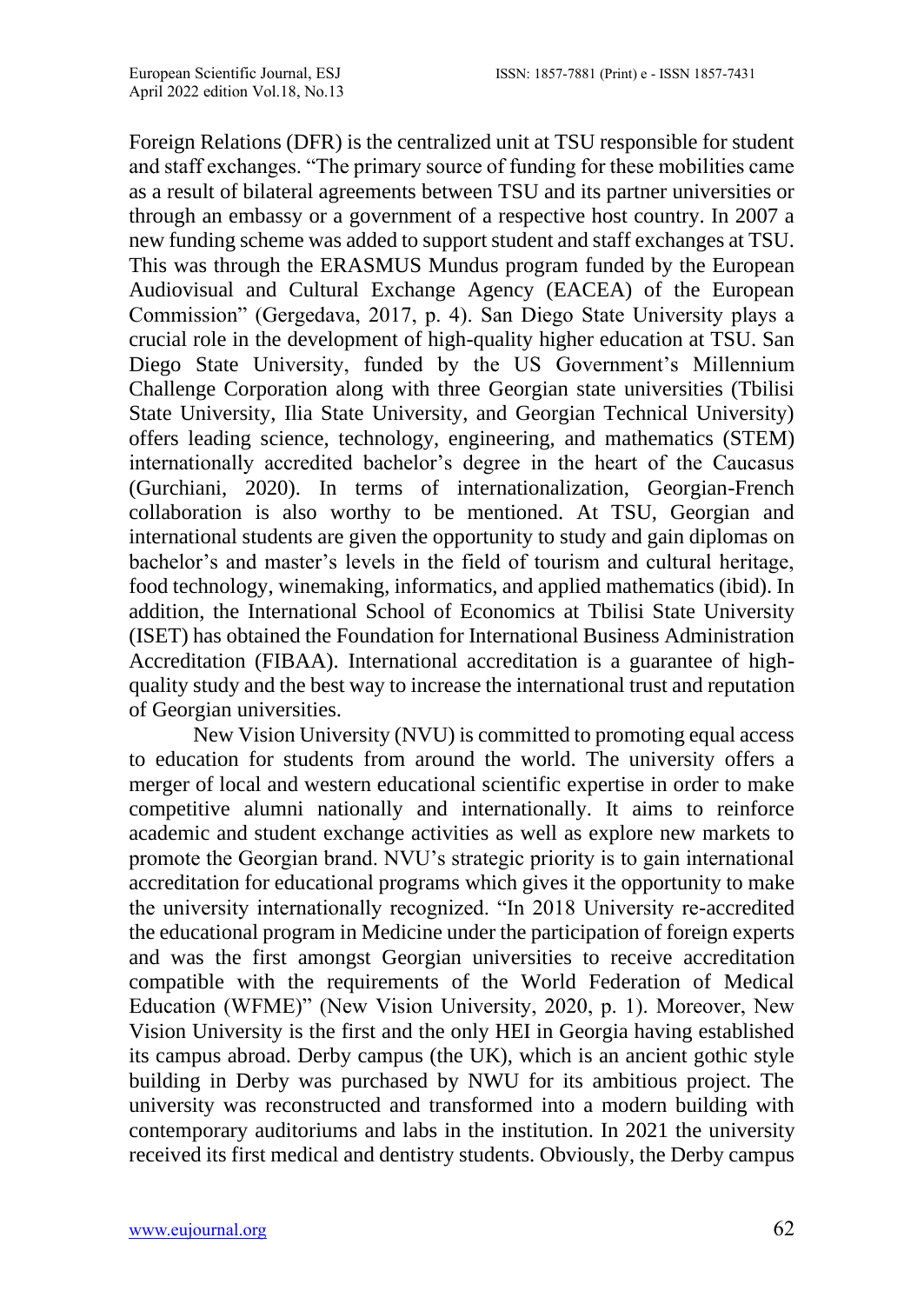is planned to become one of the most attractive study destinations for the UK and other international students. The leadership of NVU is planning to implement all those programs which the university develops in Georgia. Besides, Medicine and other health-related programs, the university has implemented Business Administration and Information Technology, also Political Science and International Relations Programs where local and international students are equally welcome to study.

Batumi Shota Rustaveli State University (BSU) aims to play an important role in the public life of the region by developing a western style of teaching/learning and research activities at the university (Batumi Shota Rustaveli State University, 2017). The BSU internationalization involves academic, administrative staff and students exchange programs as well as attraction and retention of international students (ibid). Moreover, the university is focused on the establishment of joint educational programs with partner universities and the implementation of educational programs in the English language.

To sum up, internationalization and international student mobility at Georgian HEIs goes deeper beyond educational activities and represent part of the strategic planning process. Firstly, incorporating the notion of internationalization into universities' accreditation and authorization process has been a signal to raise teaching and research qualities in order to meet accreditation standards at Georgian HEIs. The university should be oriented on internationalization of teaching, research, and employment of its alumni in order to meet the accreditation standards (Gorgodze, 2016). Secondly, responding to the development of internationalization efforts, establishing connections with international partners, and elaborating joint degree and English-language programs became vital at universities. In addition, student and staff mobility and especially the attraction of international students should be promoted (Gorgodze, 2016). As internationalization is included in the accreditation process, leadership and management of universities find the development of this notion competitive in the local and international market. Attraction and retention of overseas students seemed the best way to the development of international programs, diversify classrooms, raise quality of teaching, attract more oversea academia, and mostly expand financial income for the individual HEI. Obviously, monetary benefits lead to the sustainability of any university enhancing the development of teaching, research, and community services at Georgian universities.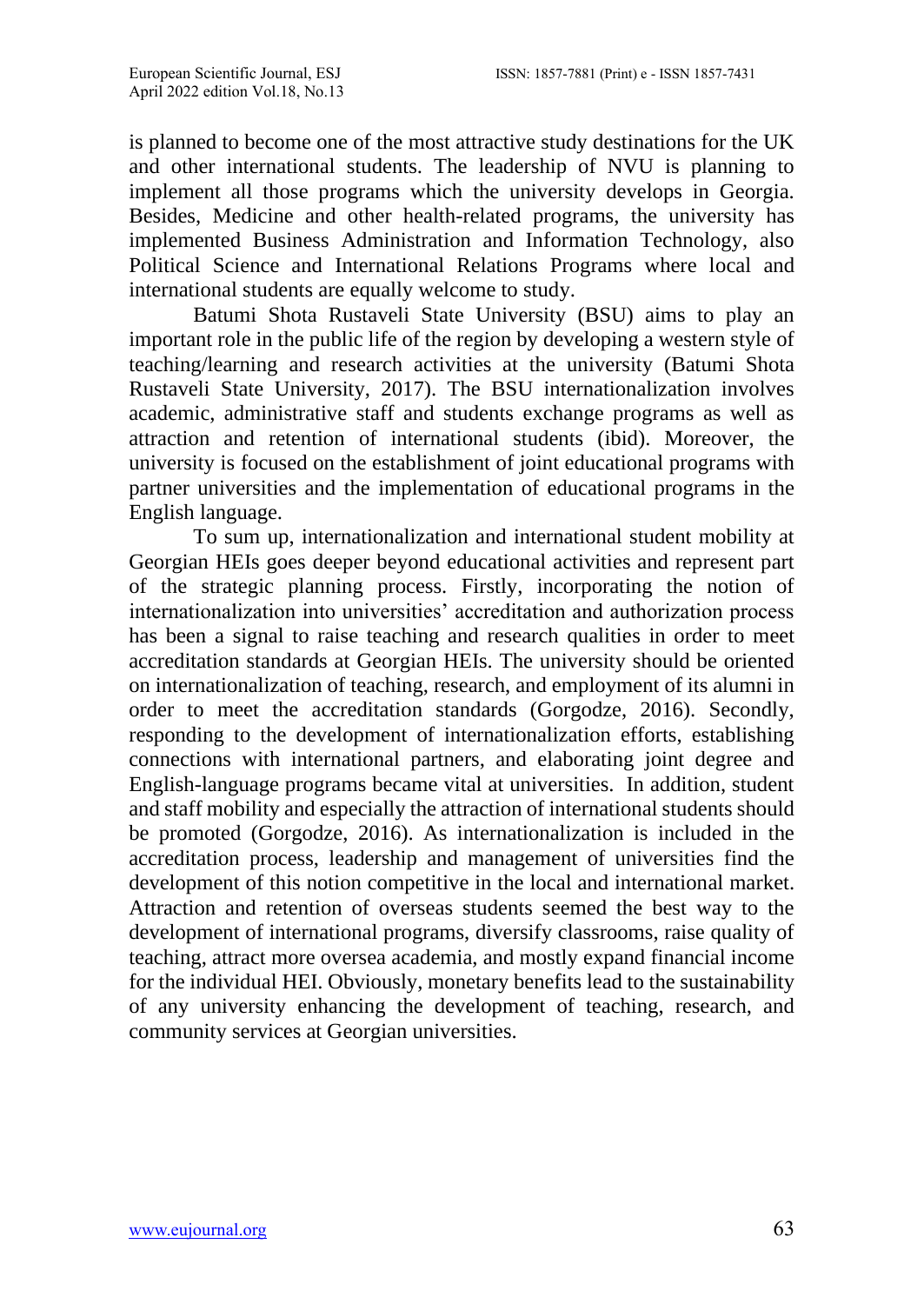European Scientific Journal, ESJ<br>April 2022 edition Vol.18, No.13

ISSN: 1857-7881 (Print) e - ISSN 1857-7431

| <b>Quotation</b>                                                                                                                                                                |               | <b>Open codes</b>                                                                                                  |   | <b>Axial codes</b>                          |  | <b>Selective codes</b>                                 |  | <b>Theory</b>                                                                                                  |
|---------------------------------------------------------------------------------------------------------------------------------------------------------------------------------|---------------|--------------------------------------------------------------------------------------------------------------------|---|---------------------------------------------|--|--------------------------------------------------------|--|----------------------------------------------------------------------------------------------------------------|
| Pragmatically, internationalization leads<br>to commercialization                                                                                                               |               | Internationalization &<br>commercialization                                                                        |   |                                             |  |                                                        |  |                                                                                                                |
| Attraction of international students lead<br>to sustainability of university                                                                                                    |               | international student<br>mobility                                                                                  |   | Internationalization<br>& commercialization |  | commercialization<br>& partnership                     |  | Quality of education and<br>strong student support<br>services lead to increasing<br>commercialization of HEI. |
| Our university has shifted to online mode<br>of communication with potential<br>customers via online Edu fairs                                                                  |               | education fairs, service<br>of agents, online<br>platforms, alumni<br>network                                      |   |                                             |  |                                                        |  |                                                                                                                |
| Partnership is a component of<br>internationalization. It enhances student<br>mobility and supports joint research<br>projects. Both activities are vital for any<br>university |               | bilateral agreements $\&$<br>partnerships                                                                          |   | bilateral agreements<br>& partnerships      |  |                                                        |  |                                                                                                                |
| Lack of English-language programs and<br>English speaking academic staff is one of<br>the challenges at Georgian HEIs                                                           | $\rightarrow$ | English language<br>programs                                                                                       |   |                                             |  |                                                        |  |                                                                                                                |
| Our goal is to offer quality education and<br>thus ensure not only attraction but<br>retention too                                                                              | $\rightarrow$ | quality of education                                                                                               |   | $\rightarrow$ quality of education          |  |                                                        |  |                                                                                                                |
| Our university support international<br>students' stay in Georgia and offer<br>comfortable and caring environment                                                               |               | student services, on and<br>off campus support,<br>career development<br>support, sport and<br>cultural activities | → | student support<br>services                 |  | quality of education<br>& students support<br>services |  |                                                                                                                |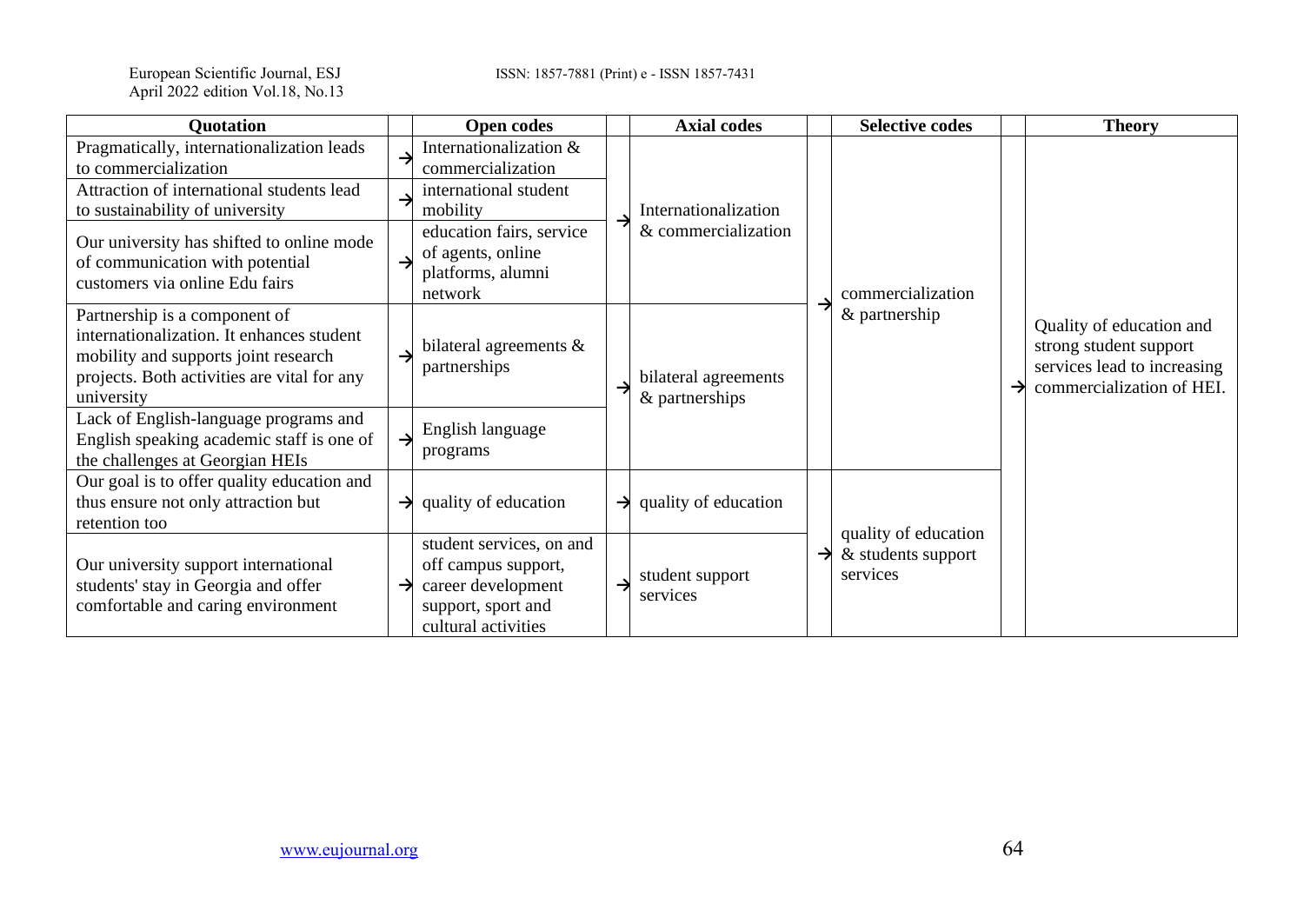#### **Discussion**

Several open codes appeared while analyzing data: internationalization and commercialization, international student mobility, bilateral agreements and partnerships, English language programs, marketing tools (involving education fairs, online platforms, service of agents), quality of education and student support services. The open codes were narrowed down into axial codes and finally major, selective codes appeared. All the commercial and marketing activities were consolidated in internationalization and partnership selective code, while the quality of education and student support services were united under the selective code quality of education. Analysis of qualitative interviews and detailed in vivo coding directed the researcher to the emerging theory that quality of education and strong student support mechanisms are the best ways to attract and retention of international students.

#### **Internationalization and commercialization**

Internationalization as a primary mission of the HEI was mentioned by each representative of the university. "Firstly, no university can survive in the 21st century without internationalization. Secondly, all the HEIs are part of the European Higher Education Area. Thus, each university is regulated by a common guideline. Lastly, internationalization is necessary to operate in the global higher education market". Furthermore, authorization and accreditation standards evaluate HEIs according to their internationalization policy in teaching, research activities, developing joint projects, etc. This means that students and academic staff exchange programs, partnership and bilateral agreement between universities, expanding research activities, applying innovative teaching methods, and attracting and retention international students are tools for universities to increase their competitiveness in international markets. Most importantly, a university that is not able to produce internationally competitive graduates will not manage to survive even in the local market. As a consequence, internationalization can be assumed as a tool to improve the quality of teaching and learning process at universities, diversify academic life, cooperate in research with partner institutions, recruit foreign students and make universities competitive in the international market. One of the leaders of the universities (under the research) stated: "Pragmatically, internationalization leads to commercialization. This means Georgian universities have started elaborate programs corresponding to the needs of the labor market. Moreover, young leaders with entrepreneurial mindsets have started to commercialize research and expand fundraising activities" The other university's top manager even highlighted "Besides teaching, the core goal of our university is to expand research activities. We are constantly seeking international partners focusing on enhancing Research & Development units and trying to establish collaboration with them"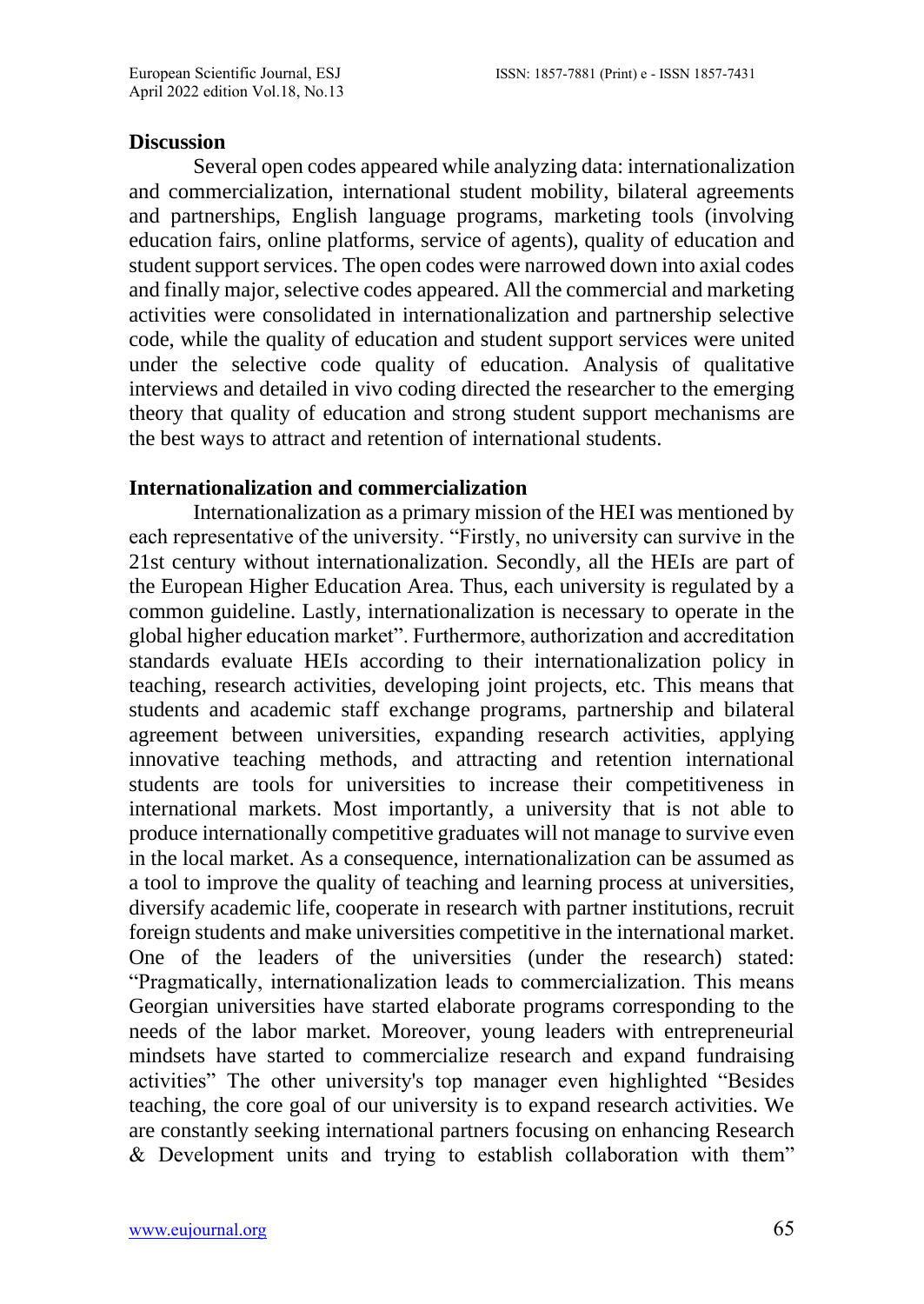Undoubtedly, this is a new era in the Georgian higher education system when universities try to merge academic life and commercial activities. Entrepreneurial generation on the one hand, increases financial incomes at universities and on the other hand, promotes and disseminates useful research activities in society.

# **International student mobility**

International student mobility was assumed as a major goal, Georgian HEIs have been striving to increase in recent years. Recruitment of overseas students develops teaching and research activities at universities, diversify classrooms, makes students' life more interesting, and improves student services. But most importantly, it ensures financial sustainability and thus future development opportunities of the institution. One of the targeted universities has been having a 20 years tradition of attraction and retention of international students. The leadership of the institution is proud of the quality of education delivered at their institution and the success of their alumni, as "95% of our alumni are employed at state hospitals and clinics. This means the diploma obtained at our university and quality of education delivered at the institution is recognized and popular in nearly 72 countries around the world". One of the university representatives noted, that the primary mission of the institution was to operate on the international market and 84% of total students are international, from 82 countries. Although most international students at other Georgian universities (those who participated in the research) are from India, Nigeria, Sri Lanka, Turkey, Azerbaijan, Iraq, etc. This HEI highlighted that recruitment from the UK, Israel, Jordania and even Australia and Ireland has increased in recent years. One of the regional HEIs noted that international students' recruitment started more than ten years ago and the number has been increasing since then. Nowadays, the university is able to admit nearly 70 foreign students each academic year. Moreover, about 120 alumni have already graduated from the university and created a global alumni network, representing the university on the global higher education market. The second regional university representative noted that although they do not have alumni yet, the attraction process has been developing for five years and students from Nigeria, Iraq, and India choose their university and city for study destination purposes. Most importantly, one of the university leaders highlighted that two years ago only 40 international students studied at the university and this number has increased to 250 as a result of marketing tools they have applied to recruit oversea students from the targeted countries. The leadership of five targeted HEIs highlighted that they are eagerly working on searching for new regional and international markets, identifying and analyzing which markets are their potential clients, evaluating and discussing the advantages and disadvantages to launch in that potential country with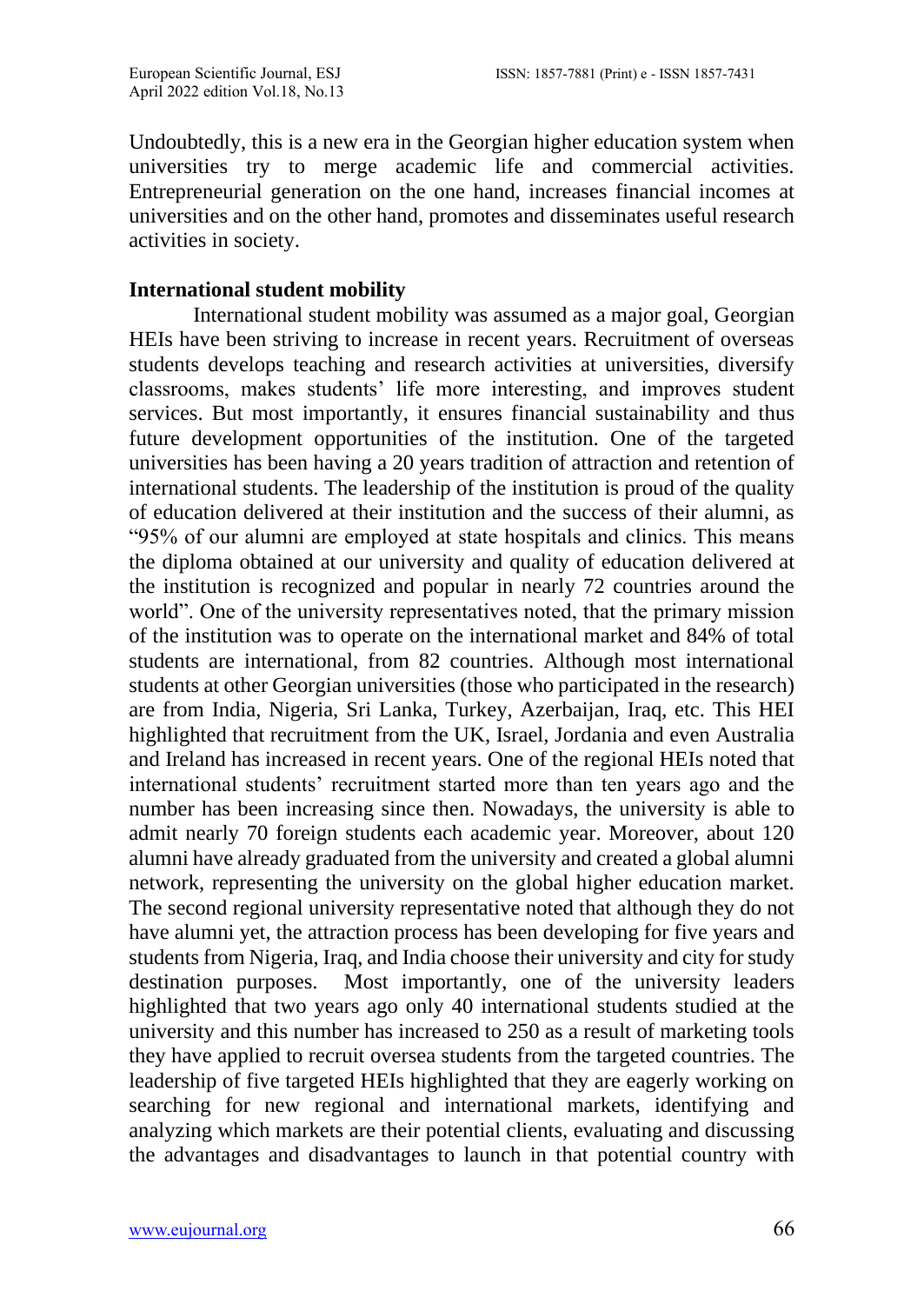leadership, plan visits and communicate with potential partner universities or agencies at the targeted countries and most importantly work on recognition of diploma in order to make alumni competitive in the regional and international employment market. The process is quite overwhelming and time-consuming but as a consequence, the universities so far have been managing to expand their recognition in various countries and attract more international students from different parts of the world.

### **Student services**

Good student services are one of the best factors international students are attracted to and especially retained by the HEIs. It is also part of the marketing tools universities apply to make students' life interesting, diverse, and memorable. Communication is essential when a potential customer has not yet made a decision on which university to choose for his/her study destinations. Careful and positive communication, the introduction of all those opportunities universities intend to offer them, competitive academic programs, and diverse student support services make influence a student's choice. "When our university started international student recruitment, university management had no previous experience on how to support them or what external services they might need. Step by step, from semester to semester we managed to identify and analyze their needs. Thus, the necessity to develop a mess of new services and recruitment of English-speaking human resources became visible. Fortunately, the leadership of our university managed to move to the new era of development and recruit more international students every year" noted one of the regional university managers. As two universities (understudy) operating in the region of Georgia, it was especially interesting to identify what measures they take to retain oversea students. Both university representatives highlighted that first of all they increased student; supervisor and student; the patient ratio in order to facilitate their learning and adoption process in the city. The overseas students are given all necessary legal, social, cultural, and supportive services from the very beginning of their study semester. They are given instructions, brochures about sightseeing in the city and all the academic-related issues that they may encounter. Furthermore, they are informed about all the sports, cultural and other social clubs where they are welcome to join. International students' integration at universities is pushed by the cultural and religious events, festivals, and concerts dedicated to their national or religious celebrations. "About two months ago a cricket club was established by the Indian and Georgian students. Cricket is less popular in Georgia but as Indians like it very much the university administration financially supported and equipped the club with all the necessary cricket equipment" stated one of the university sport and youth development department coordinators. Obviously, all the HEIs organize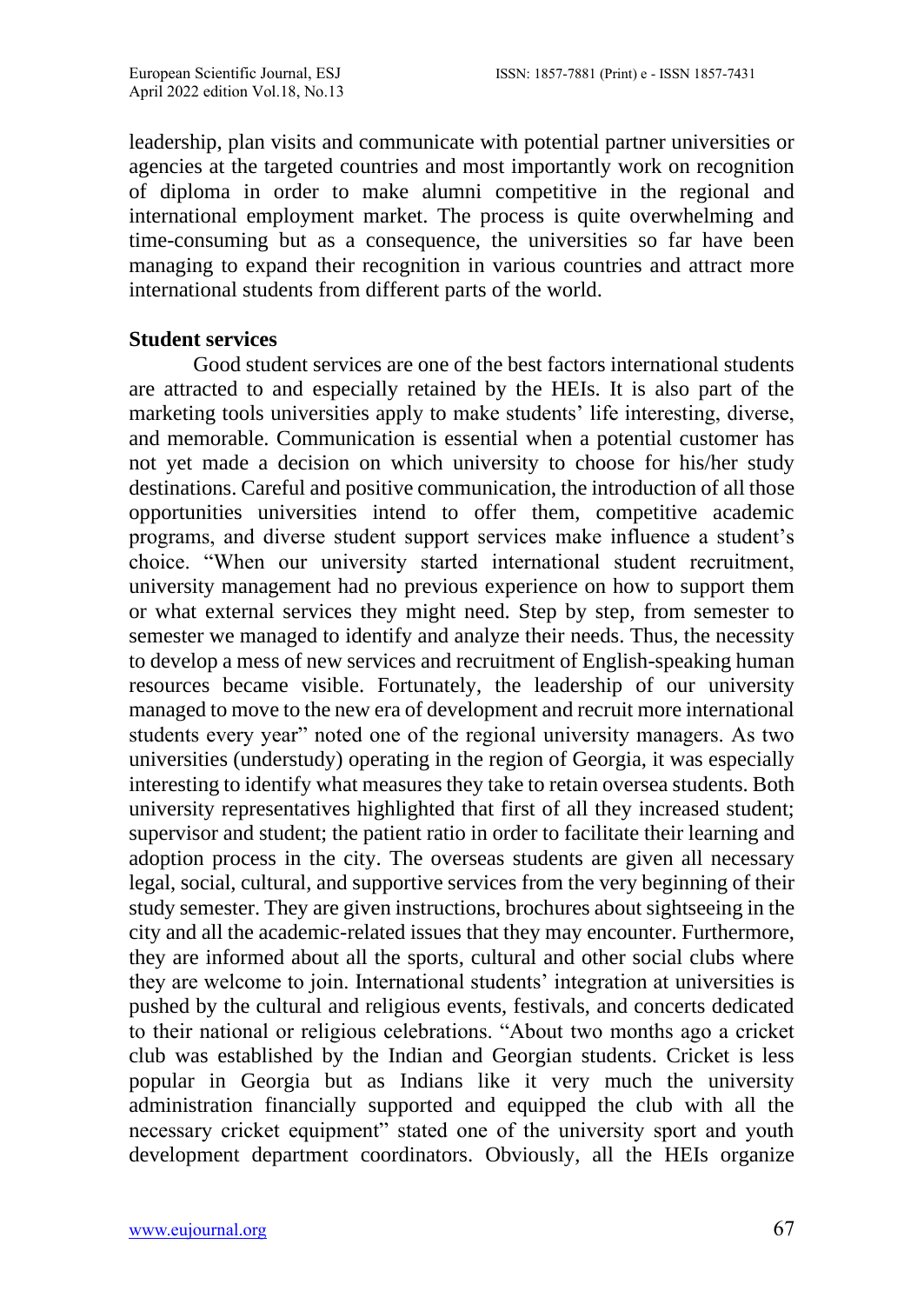training, workshops, and projects to involve local and international students and develop their professional skills. Moreover, career development departments assist them to be temporarily employed at Georgian companies, and "although it is not easy because most organizations are seeking permanent staff, still we do our best to increase their employment opportunities" as one of the university managers reported

### **Bilateral agreements and partnerships**

Bilateral agreements and partnerships are activities highly promoted and supported by the government of Georgia. It is a reciprocal process each Georgian university tries to achieve. All five universities (under the research) have various bilateral agreements with international partners. "Partnership is a component of internationalization. It enhances student mobility and supports joint research projects. Both activities are vital for any university" stated one of the university representatives. For years Georgian HE system has been developing financially and intellectually supported by the bilateral agreements. A lot of Georgian students and staff have been given opportunities to study abroad or be part of research activities and vice versa partners from different developed or developing countries have been visiting Georgia to share their experiences and skills. Universities have established partnerships in developing educational programs and local or international students are offered to have internship opportunities abroad. Workshops, conferences, research projects, and training are part of partnerships and a lot of international students are involved in the activities. As a result, each university highly promotes bilateral agreements and partnerships at universities in order to expand internationalization activities at HEIs.

### **English language programs**

In Georgia most international students study on medical and other health related programs. Nevertheless, the respondents from each university stated that Georgia has a potential to attract international students on various academic programs, especially on business administration, information technologies, international relations, etc. The hindering factor is lack of English speaking academic staff. "The fact that Georgian universities are attractive for oversea students because of medical programs means that medical academia, universities, clinics, medical and dentistry or other health related programs' implementers and developers are able to deliver theoretical and practical knowledge to international students in English language. If not suitable human resources no educational program will have been developed and implemented at any HEI". Unfortunately, lack of on the one hand English language professionals and on the other hand, IT or business management program developers lead to less diverse educational programs at Georgian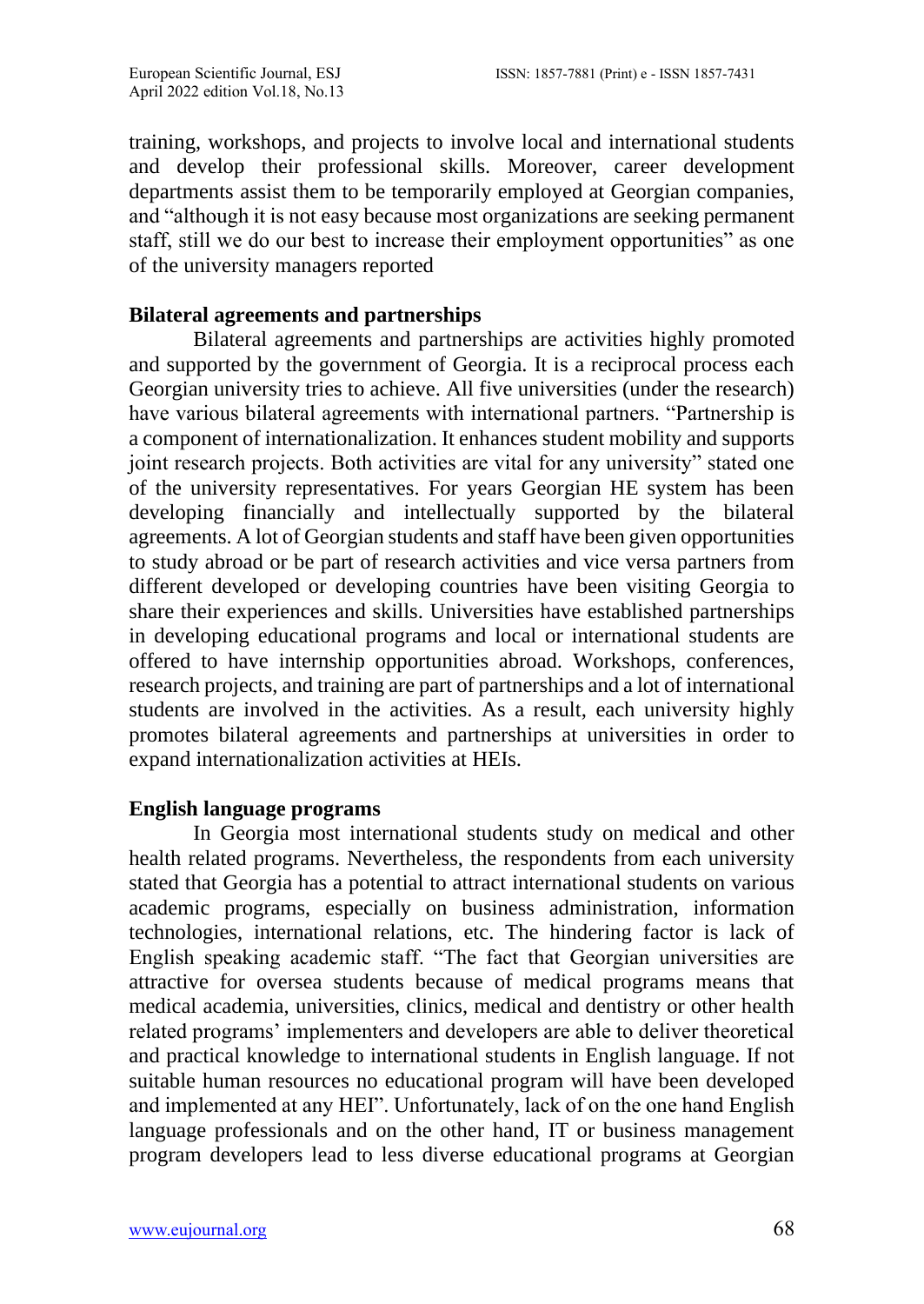HEIs. Nevertheless, one of the leading universities (involved in the research) has developed English language programs in business and IT management and has recruited oversea students from the region where it generally operates.

"Georgia has potential to become a higher education hub in the region. The country has obtained a strategic tool that attracts international students from Asian, Indian, Arabian countries. Georgia is involved in the Bologna Process and each educational program is managed according to the guidelines elaborated in Europe. Thus, the Georgian higher education system grants diplomas which are recognized in Europe. As a consequence, our graduates are welcomed and employed in diverse European countries. Nowadays, our main goal is not to stop on medical education and offer diverse educational programs attracting and retaining more international students in the country and thus increase the competitiveness of Georgia on the global educational market" – stated one of the university leaders.

English language proficiency was named as one of the hindering factors for attracting more international students on diverse international programs. "Despite, Georgia is in a good standing in terms of internationalization and competes with other Eastern European countries, still low English language skills are assumed as one of the barriers to not only attract international students but also send Georgian students in various European universities within the framework of exchange programs" stated one of the senior managers of the HEI.

# **Marketing tools**

Literature review has revealed marketing tools, Georgian HEIs apply to attract and retain international students. Most of the tools are similar to those European and the US universities apply to recruit oversea students. Education fairs, partnerships with universities and high schools, service of agents, online platforms, etc. Online education fairs and meetings have become financially and time consuming for the universities in recent years. "Recruitment procedures have shifted to online mode of interaction in recent years, especially after the COVID-19 pandemic. It is not necessary to visit the country which is already your customer but simply contact the recruiter agency, organize online meetings with the potential customers or participate in online Education Fairs" stated one of the university representatives. The same notion was sounded by the other university managers too. One of the university leaders stated "As we have always been oriented on online interaction, the pandemic has not forced us to change the mode of interaction with our partners in the countries our international students are recruited from. We just had to move to an online mode of learning and adopt online teaching tools. Nevertheless, we managed to organize training for academic staff and rapidly shift to online learning".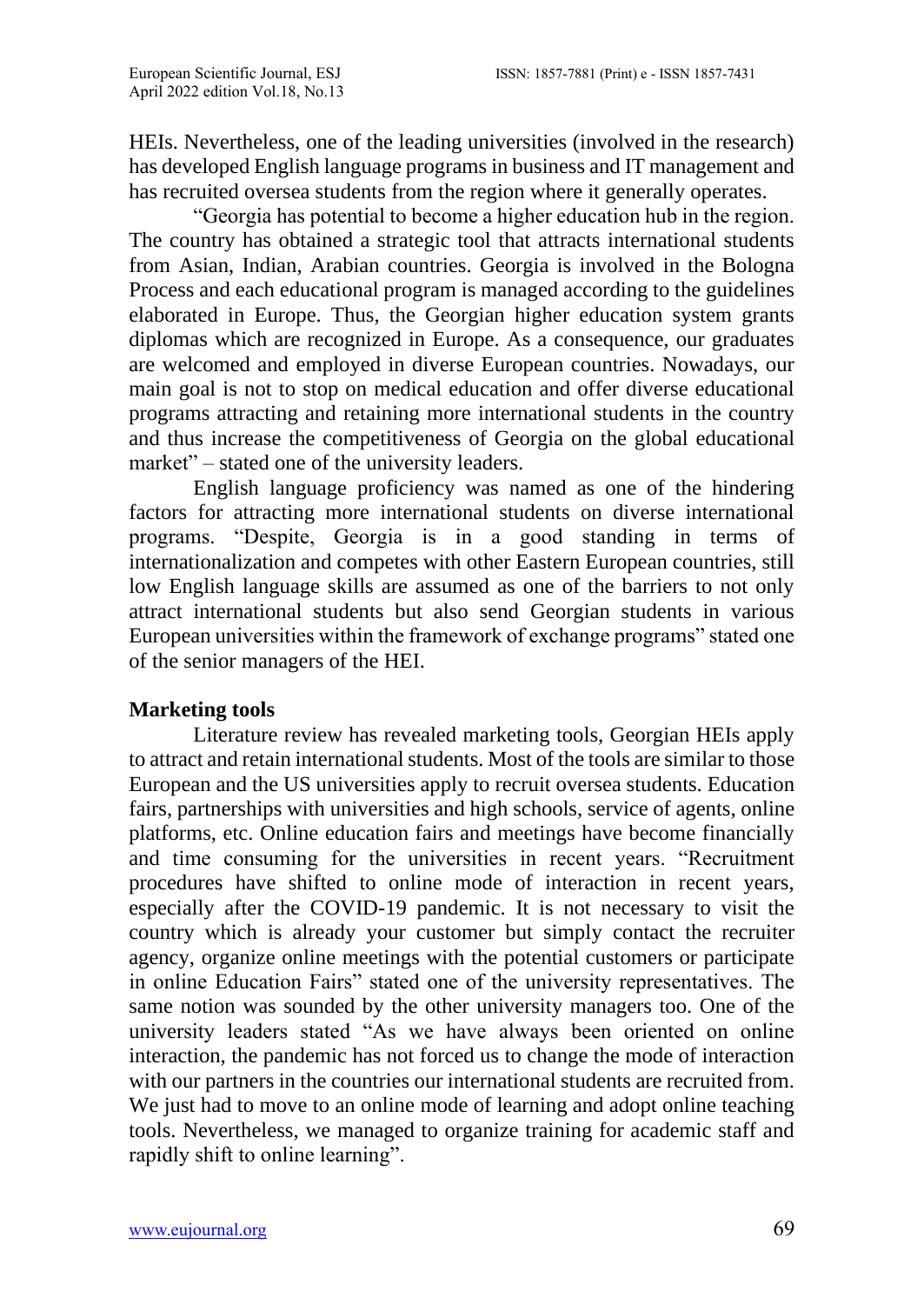Various web platforms, like Moodle or "Study in Georgia" actively cooperate with Georgian HEIs and perform as mediators between potential international students and Georgian universities. Moreover, universities organize online open doors days for international students where not only students but their parents are also given the opportunity to ask any question to the university representative. One of the university managers even stated that foreign students who are planning to study in Georgia are given a chance to schedule online meetings at a convenient time for him/her and communicate with the person from the university answering any questions regarding educational programs, student life or any other issues related to living and studying in Georgia. Most HEIs use agents' services and only one of them stated that international students are recruited through partners and not agents. This means that in targeted countries the institution has established partnership relations with local institutions or schools. They promote universities locally, seek for high-performance students, organize tests at the testing centers, select best candidates and conduct interviews in order to prepare them for sending in Georgia. "All the departments are working on attracting international students. But it does not mean that any overseas student is welcome at the university. On the contrary, we have established quite a high entry barrier in order to receive those students who are ready for challenges and opportunities the university is giving them. Learning process is not easy at our institution and we want to prepare them for the challenge from the very beginning of their academic life. We are ambitious to have a high quality teaching and learning process". The strategy has proved as demand to study at this concrete HEI is higher than the supply.

Within the framework of ERASMUS+ and other exchange programs on the one hand a lot of international students visit Georgian universities and on the other hand, a lot of Georgian students are sent to the European universities for a semester or two on diverse academic programs. Besides attracting international students on mainly medicine and dentistry programs, Georgian universities receive foreign students on various English-instructed programs for a semester or an academic year. Every year hundreds of oversea students visit Georgia within the framework of bilateral agreements between European and Georgian universities. All these activities resulted from the development of internationalization activities in the Georgian higher education system.

# **Quality of education**

Internationalization and especially attraction and retention of international students have made Georgian HEIs increase the quality of teaching and learning process, apply innovative teaching tools, diversify learning processes within online platforms and practices, implement various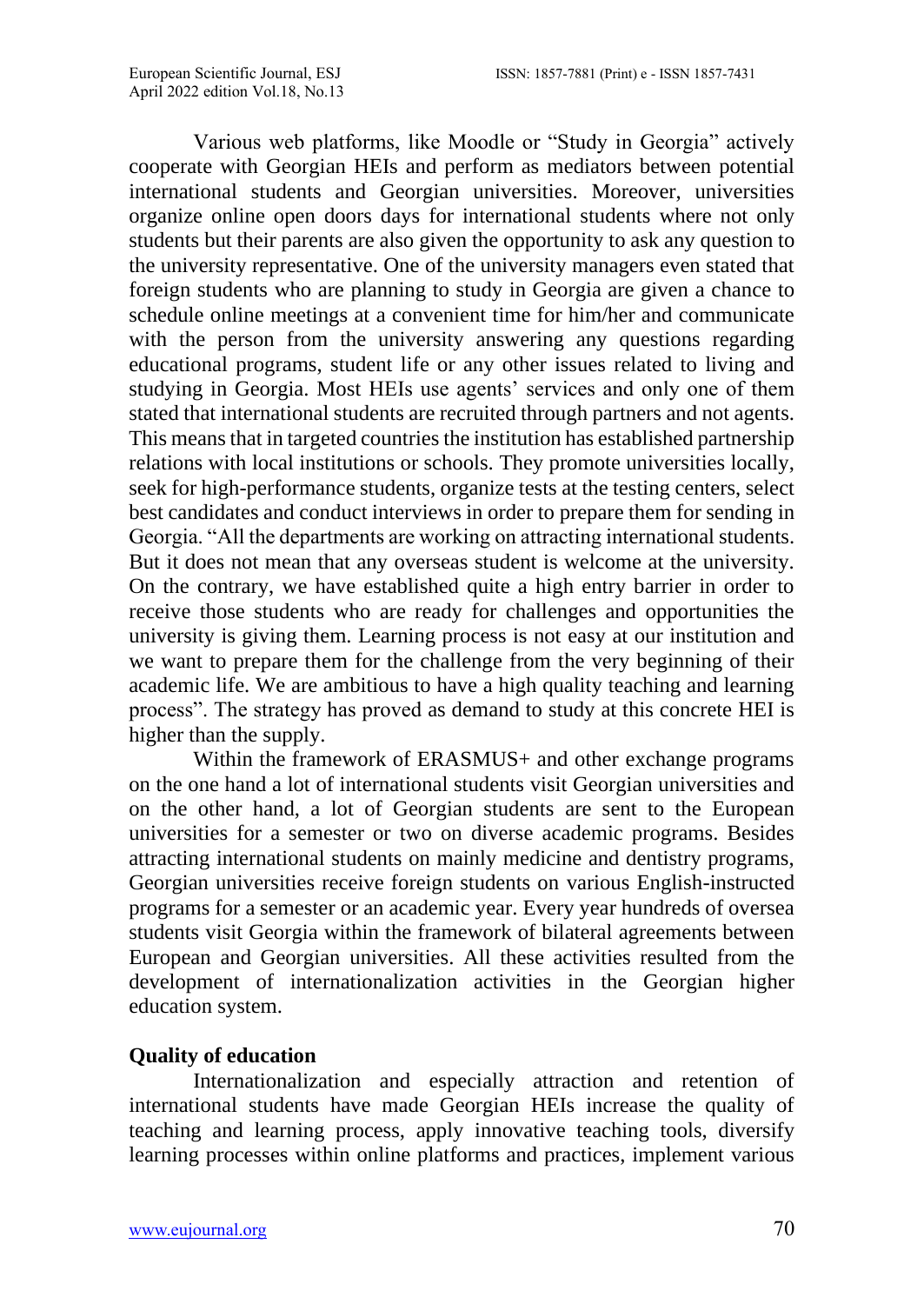assessment methods, organize conferences and workshops, etc. As it was already mentioned most universities deliver medical education programs thus, case-based and problem-based teaching tools, portfolios and work-based learning methods were introduced and implemented at various HEIs. Moreover, in order to ensure the quality of education, medical schools have established cooperation with hospitals, laboratories, research centers to give internship opportunities to local and international students. Most importantly, universities have improved infrastructure, established simulation centers and signed memoranda of understanding with clinics. All these activities improve the quality of learning and teaching process at HEIs and let Georgia's higher education system get closer to European standards. Moreover, several universities (under the research) highlighted that they are focused on strengthening research activities at the institution. "We have been constantly searching for research universities for joint scientific research projects from the very beginning. Research is not strong at Georgian HEIs and we think that it is a weakness of our higher education system. "As we are oriented on creating a strong and internationally competitive university it is vital to expand and strengthen research activities" highlighted one of the university leaders. Fact that scientific research needs support and promotion among young researchers was noted by other university senior managers. "Unfortunately, research is weak at Georgian HEIs. As a consequence, we are trying to establish partnership communication with research universities abroad and thus develop our research activities. Young researchers, master's and PhD students' involvement and support in scientific activities is crucial for the development of any university". Although most international students are recruited on bachelor's programs, still enhancing research activities at Georgian HEIs will lead to on the one hand producing strong research-minded alumni and on the other hand attracting international students on various doctoral programs.

To sum up, Georgian universities do their best to make international students' academic and social life in Georgia interesting and fruitful. As most Georgian universities benchmark European experience, the management of HEIs try to identify gaps and work on the improvement. The study revealed strengths and weaknesses of universities making an influence on academic and social life of students, attraction and retention of international students, etc.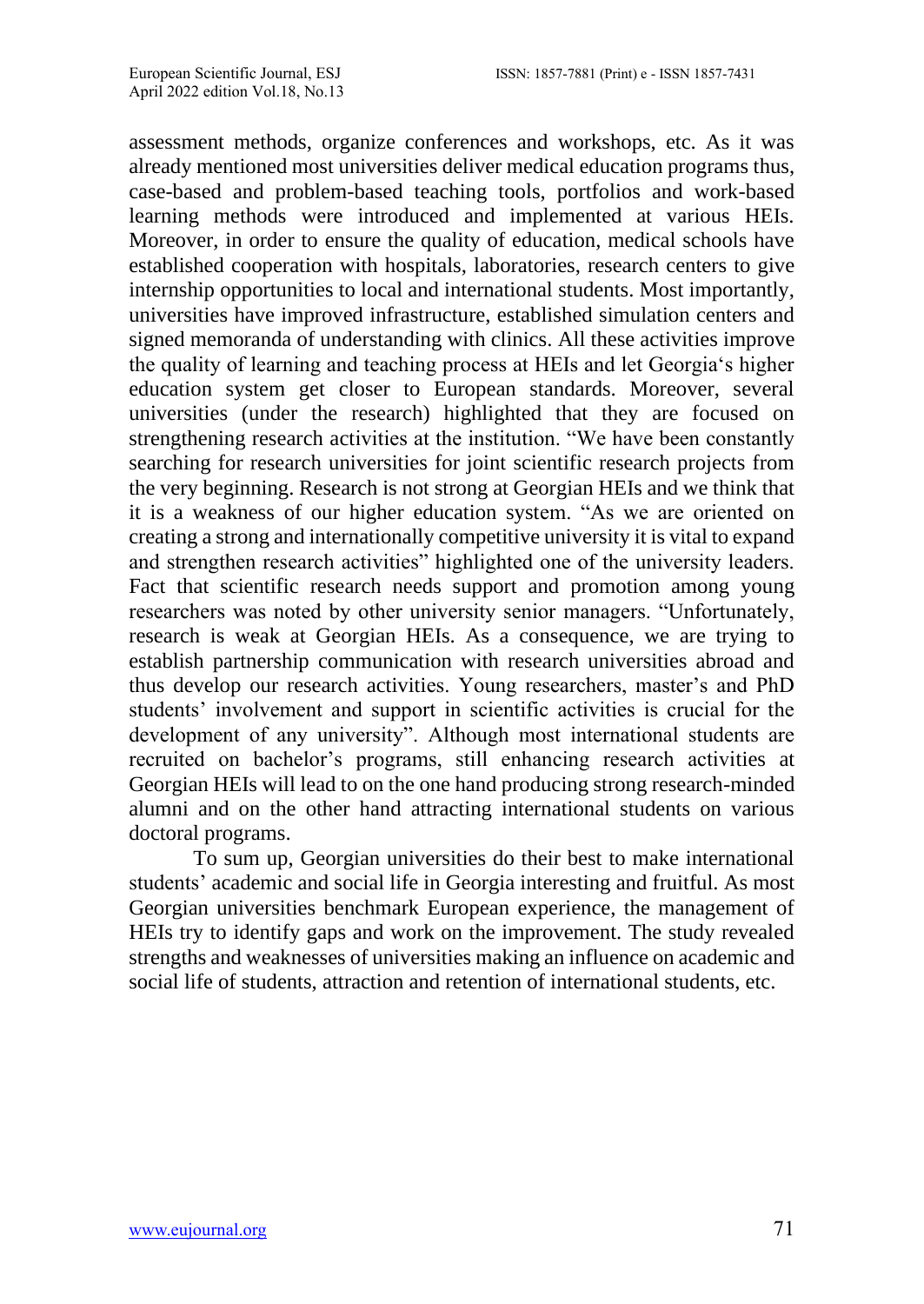| <b>Strengths</b>                   | Weaknesses                                            |
|------------------------------------|-------------------------------------------------------|
| Bilateral agreements and           |                                                       |
| partnerships                       | Lack of English-instructed programs                   |
| Internationall accredited programs | Lack of academic staff delivering lectures in English |
| Internationally recognized diploma | Not strong research activities                        |
| English-language programs          |                                                       |
| Academic staff                     |                                                       |
| Quality of education               |                                                       |
| Student supporting services        |                                                       |

**Table 1.1** strengths and weaknesses of Georgian universities

Georgian HEIs have opportunities to attract and retain more oversea students and on the one hand increase financial income and on the other hand culturally and socially enrich the academic life of Georgian students. Besides all those marketing tools which are widely adopted at European universities, alumni network support is a new phenomenon in Georgian reality. Leadership of three universities under study (the rest two had no alumni yet) declared that they actively use alumni networks to promote their universities and academic programs. "Alumni serve as ambassadors to the alma mater. The university quality assurance office constantly conducts surveys to find out international students' satisfaction. One of the questions is about how they found out about our university and a lot of students state: "It was a friend's advice, my cousin brother or neighbor studied here". Nevertheless, one of the universities having a long tradition of recruiting foreign students is in the process of gathering statistics of alumni and applies only those graduates who are widely promoted and popular.

#### **Conclusion**

The study revealed that Georgian universities are actively involved in internationalization activities and strive for increasing international student mobility in the country. The leadership and management of universities clearly understand that financial sustainability and development is largely dependent on the oversea students' recruitment. Thus, any department, faculty and academic world of the HEI is focused on enriching international students staying in the country. Generally there are several internal and external factors that influence the decision of foreign students to choose Georgia as their study destination. Internal factors which are specific for any institution are:

- 1. Georgia is a part of Bologna Process and Georgian higher education diploma is recognized;
- 2. Reputation of HEIs;
- 3. Strength of academic staff and innovative infrastructure;
- 4. Not high tuition fees;
- 5. Academic programs in English language;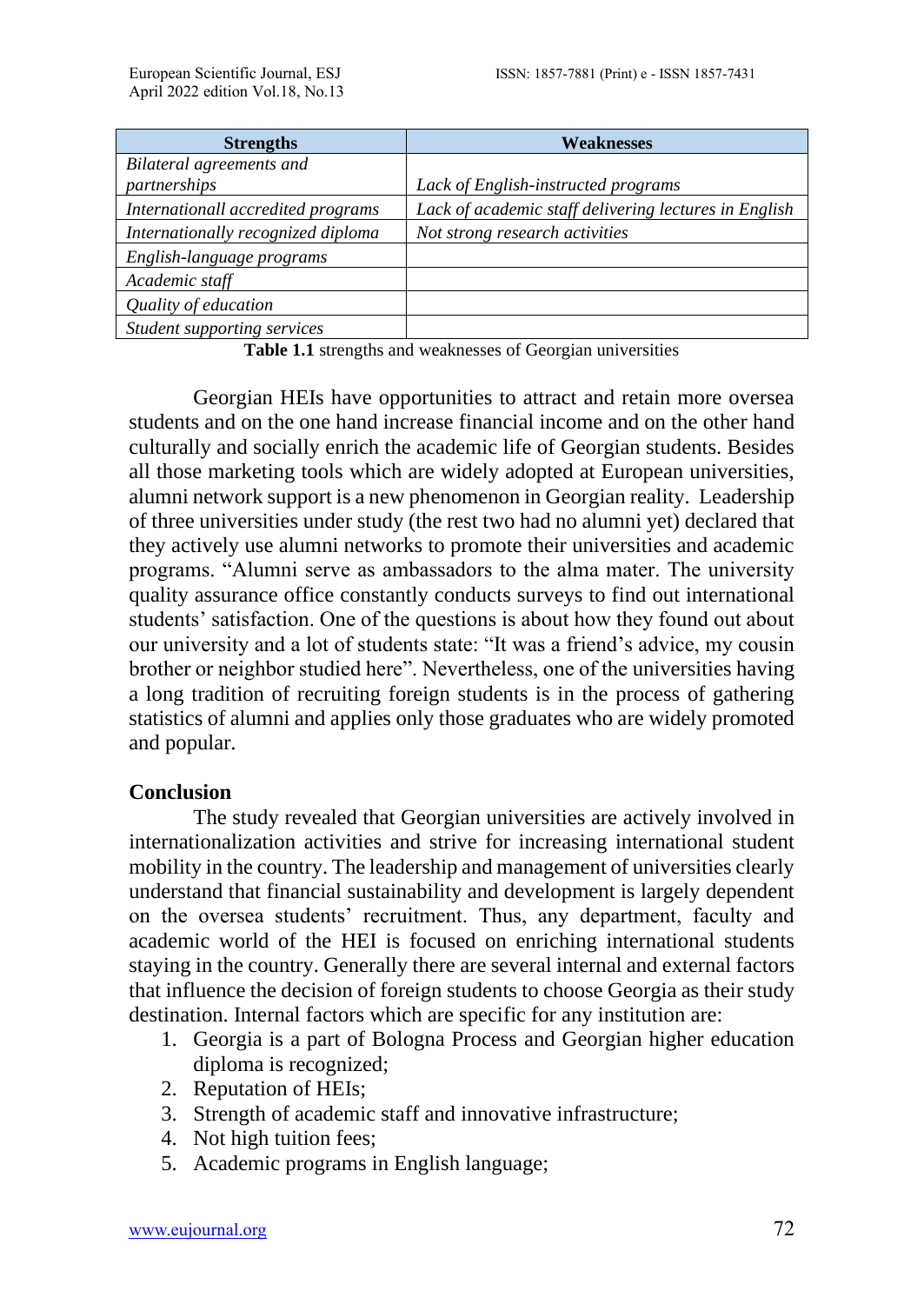6. Good communication and student services (Zhvania, 2016), (Gurchiani, 2020).

External factors:

- 1. General image and reputation of the country;
- 2. Low risk of terrorism and criminal threats;
- 3. Cultural acceptance;
- 4. Accommodation services (some universities even have dormitories);
- 5. Simplified residence and visa procedures;
- 6. Not expensive living and travel costs (Zhvania, 2016).

Five HEIs participated in the study and each of the universities is working on attraction and retention of international students. Out of five universities, all of them develop medicine and other health related academic programs and only two of them recently have implemented other academic programs (business administration, information technologies, etc.). Quality of education and strong English speaking academic staff is one of the most important tools universities are recruiting international students. To develop academic staff, institutions are constantly involved in various international projects, workshops, training and share all those benefits generally internationalization guarantees to higher education. Thus, collaboration and exchange opportunities for the academic staff enriches universities with on the one hand professional local educators and on the other hand invited international professors.

Students with high GPA and graduates employed in various organizations are always promoted among friends and neighbors. Alumni network is a strong tool to attract more international students. Consequently, there are events organized abroad especially dedicated to the loyal graduates, where they are invited with their parents and given the opportunity to share their experience to the potential students. Definitely, such events make an influence on graduates and potential customers too. Moreover, universities try to stay in touch with them via emails, social networks, and other online platforms. As they are scattered around the world online communication seems convenient and time-consuming. Two of the universities (under study) have alumni networks, one of them has produced graduates recently and the other two universities have no graduates yet. But the university administration clearly realizes all those benefits graduates can bring them. As a result, they are planning to apply their endeavor in attracting of foreign students and keep communication with them.

Communication and student services was assumed as one of the greatest motivators for international students to make decisions and choose Georgia for their study aims. Supporting and assisting international students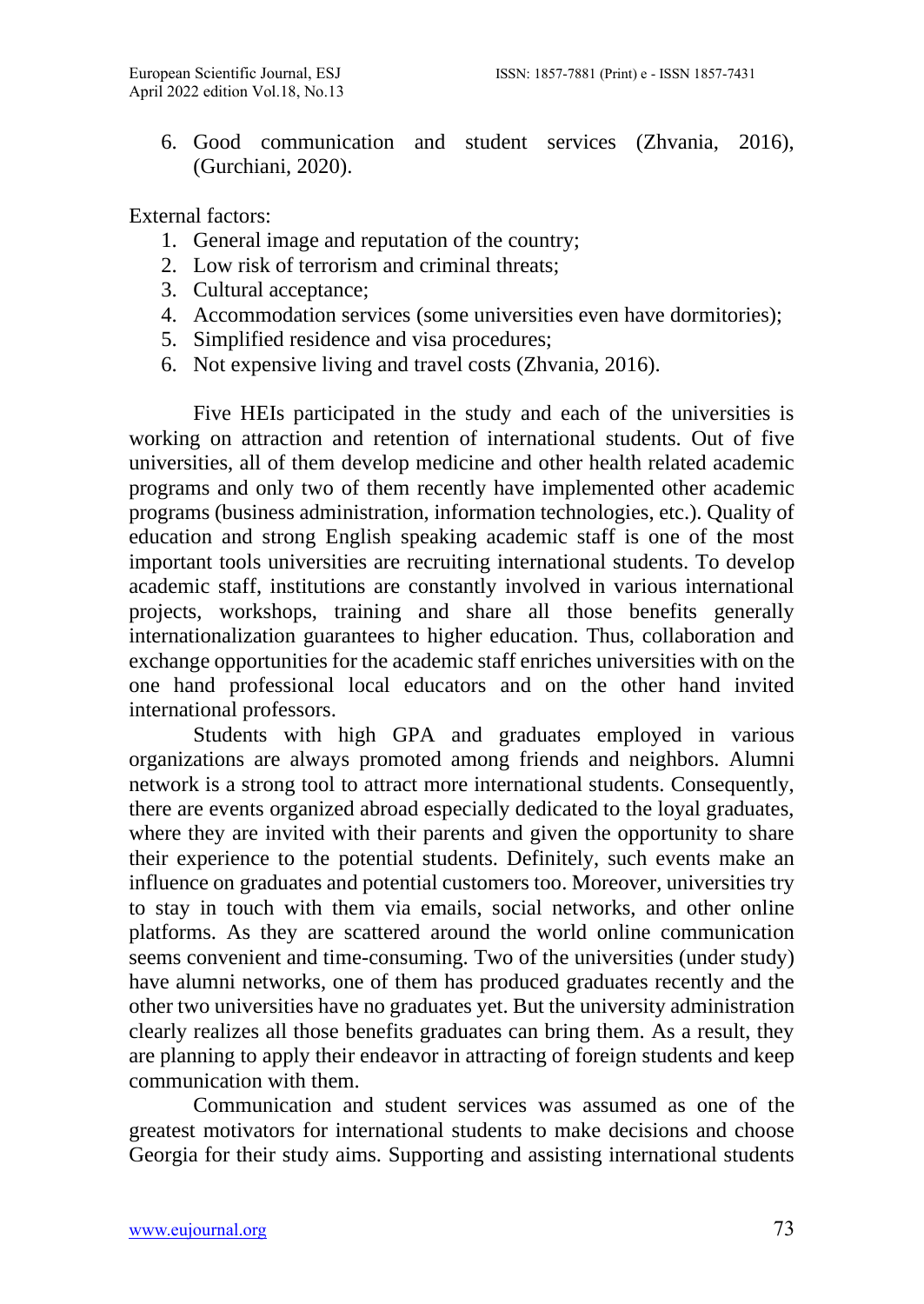was highlighted in the strategic development documents of the universities. Obviously, universities spend financial and human resources to make international students' life in Georgia safe, supportive and culturally or religiously accepted. Most universities organize cultural days especially for Indian, Sri-Lanka, Turkish or other oversea students. They also celebrate their religious and traditional holidays and help them to integrate with Georgian students. Moreover, training and academic development activities are welcomed and promoted by career development and student assisting services. Several universities (under the research) even declared that they promote Georgian language among international students and one of the regional universities has even applied for a summer camp project where Georgian students teach foreign students Georgian language and vice versa. Obviously, such interaction enhances international students' integration among local citizens.

Affordable tuition fee and cost of living is also one the most popular determinants, international students choose to study in Georgia. Ease of visa and residence related procedures, cultural and social closeness and positive relations with local people are all those factors foreign students mark as advantages to study at Georgia HEIs. Moreover, a chance to receive a diploma which is recognized in Europe, India, Turkey or other countries makes Georgia higher education even more attractive. A lot of oversea students discuss Georgia as a platform towards Europe, or a chance to receive European education.

English-language academic programs were named as a strength of the Georgian HEIs. Nevertheless, these programs are health related and there are very few diverse English-instructed academic programs. Most university leadership highlighted that the Georgian higher education market has a potential to deliver various English academic programs. Some universities have started working on these issues, some have elaborated and implemented business administration, international relations and economics, informational technologies, etc. programs. To sum up, lack of English-language programs and academic staff can be assumed as a weakness.

To sum up, Georgia is in a good-standing regarding internationalization and foreign student mobility in the country. But the country has a potential to increase it and each HEI works on diverse marketing tools to attract and retain them. The country has nearly twenty years' experience in development of international programs and recruiting oversea students. There is an increasing tendency to cooperate with popular international universities and offer diverse academic (IT, mathematics, business and management, etc.) programs at Georgian HEIs. Collaborating in medicine and technological fields between Georgian and international universities is especially popular. Georgian universities strive for granting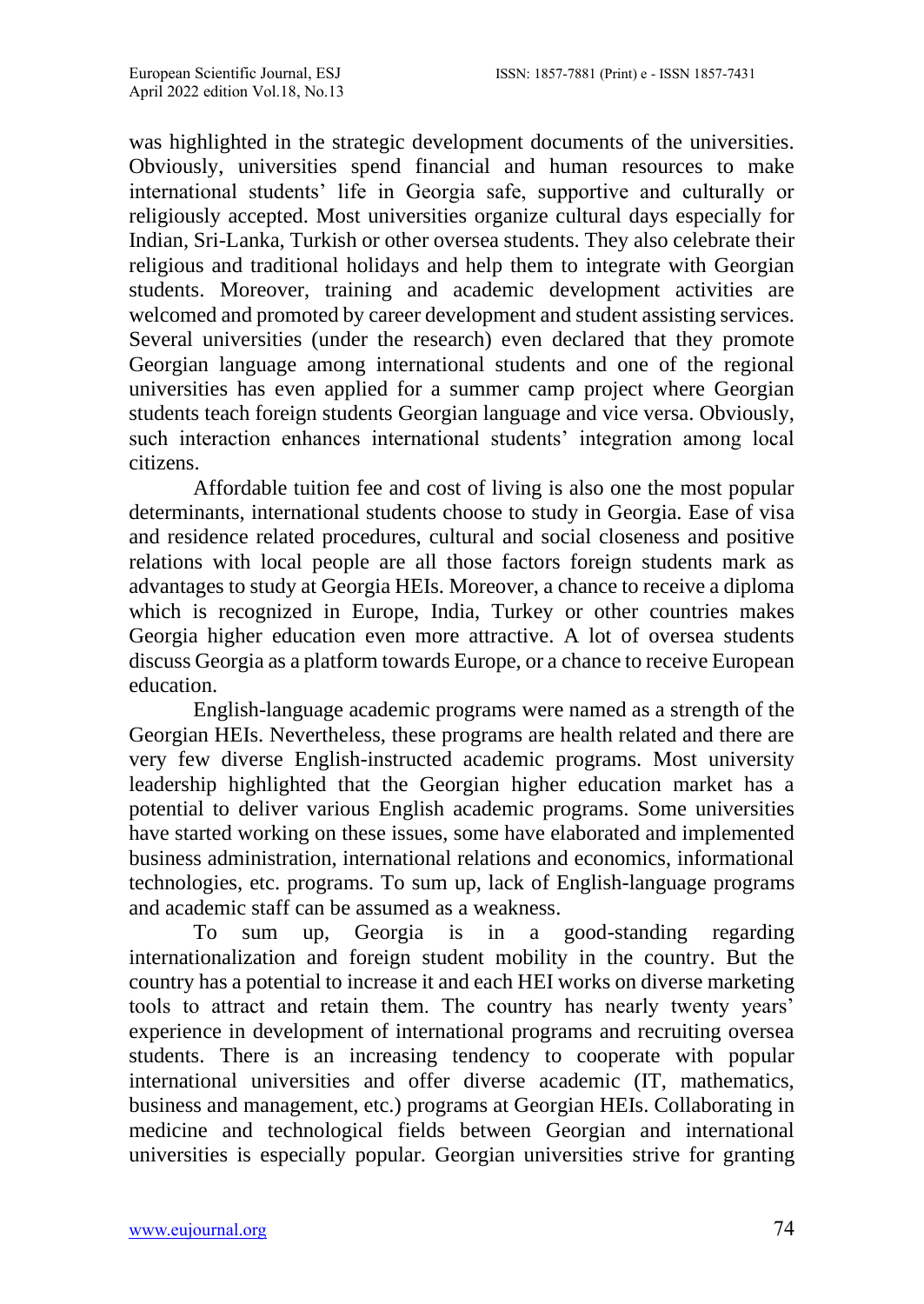joint diplomas in several fields to graduates and thus increase their competitiveness locally and internationally. Universities are constantly trying to equip laboratories and classrooms with innovative infrastructure, implement contemporary teaching tools and most importantly increase research activities which is assumed as a weakness of the Georgian higher education system.

### **References:**

- 1. Akaki Tsereteli State University. (2018). Retrieved from https://atsu.edu.ge/: https://atsu.edu.ge/index.php/en/strategic-planeng
- 2. Ammigan, R. (2019). Institutional Satisfaction and Recommendation: What Really Matters to International Students? . Journal of International Students, 9(1), 262-281. doi: https://doi.org/10.32674/jis.v9i1.260
- 3. Apuke, O. D. (2017, October). Quantitative Research Methods : A Synopsis Approach. Kuwait Chapter of Arabian Journal of Business and Management Review, 6(11), 40-47. doi:DOI: 10.12816/0040336
- 4. Asaad, Y. (2011). An investigation into export market orientation in UK universities from the international marketing managers' perspective: A mixed-method approach.
- 5. Batumi Shota Rustaveli State University. (2017, June 28). https://bsu.edu.ge/. Retrieved from bsu.edu.ge: https://bsu.edu.ge/text\_files/en\_file\_1989\_1.pdf
- 6. Beaulieu, M., & Brousselle, M. B. (2018, February). Conceptualizing 20 years of engaged scholarship: A scoping review. PLOS ONE, 1-17. doi:doi.org/10.1371/journal.pone.0193201
- 7. Calikoglu, A., & Uslu, F. N. (2020, March). The Teaching and Research Nexus in Turkish Academia: Lessons from an international survey. *Higher Education Forum, 17*, 115-134. doi:DOI:10.15027/48957
- 8. Charmaz, K. (2006). *Constructing Grounded Theory .* London: Sage Publication.
- 9. Georgian National University. (2020). *https://www.seu.edu.ge/.* Retrieved from https://www.seu.edu.ge/: https://www.seu.edu.ge/uploads/files/%E1%83%93%E1%83%9D%E 1%83%99%E1%83%A3%E1%83%9B%E1%83%94%E1%83%9C% E1%83%A2%E1%83%90%E1%83%AA%E1%83%98%E1%83%90 /%E1%83%93%E1%83%9D%E1%83%99%E1%83%A3%E1%83% 9B%E1%83%94%E1%83%9C%E1%83%A2%E1%83%90%E1%83 %AA%E1%83%98%E1%83%90%
- 10. Gergedava, E. B. (2017). *Self-Assessment Report.* Tbilisi: TSU.